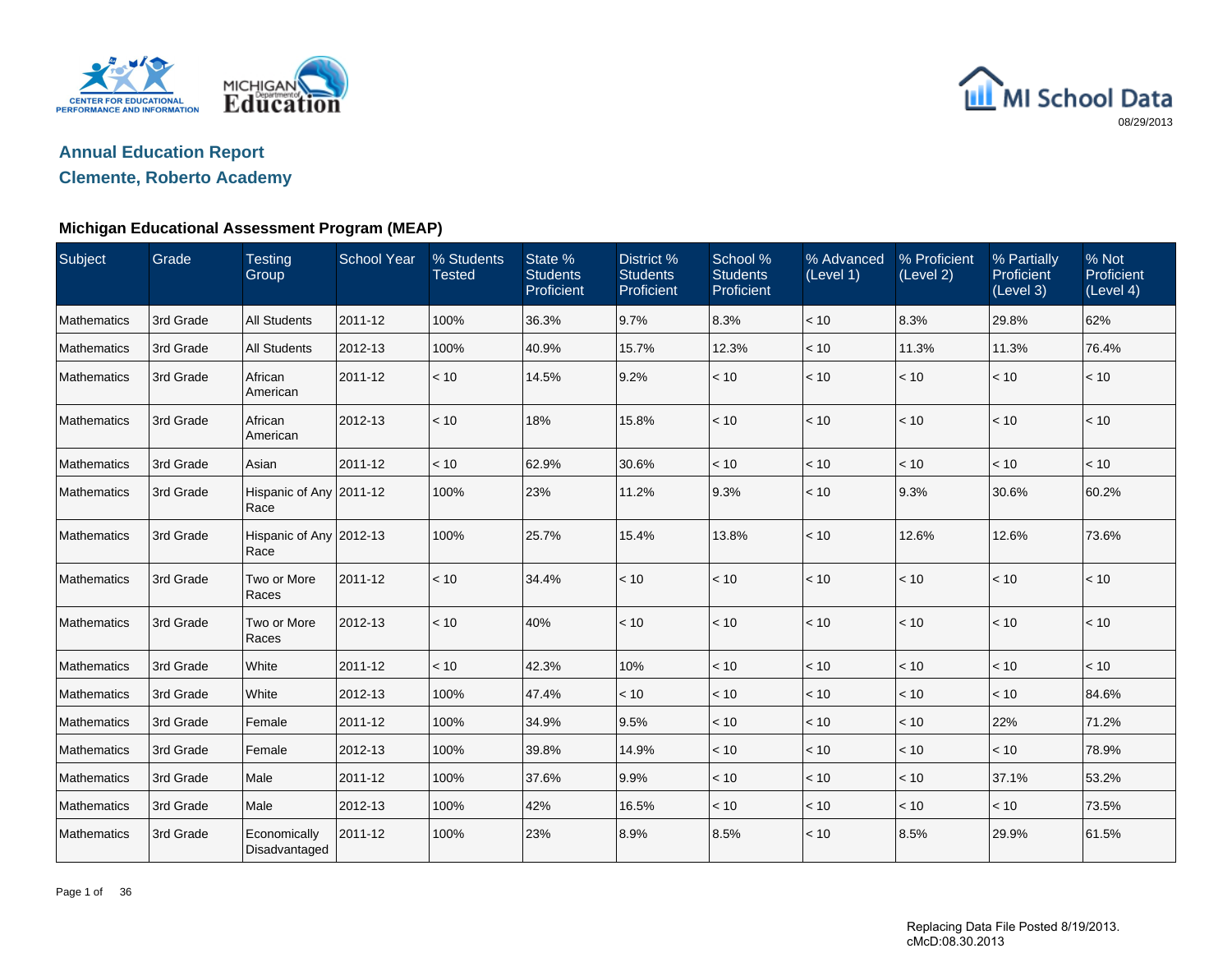



### **Clemente, Roberto Academy**

| Subject     | Grade     | <b>Testing</b><br>Group                     | <b>School Year</b> | % Students<br><b>Tested</b> | State %<br><b>Students</b><br>Proficient | District %<br><b>Students</b><br>Proficient | School %<br><b>Students</b><br>Proficient | % Advanced<br>(Level 1) | % Proficient<br>(Level 2) | % Partially<br>Proficient<br>(Level 3) | % Not<br>Proficient<br>(Level 4) |
|-------------|-----------|---------------------------------------------|--------------------|-----------------------------|------------------------------------------|---------------------------------------------|-------------------------------------------|-------------------------|---------------------------|----------------------------------------|----------------------------------|
| Mathematics | 3rd Grade | Economically<br>Disadvantaged               | 2012-13            | 100%                        | 26.8%                                    | 13.9%                                       | 12.4%                                     | < 10                    | 11.4%                     | 11.4%                                  | 76.2%                            |
| Mathematics | 3rd Grade | English<br>Language<br>Learners             | 2011-12            | 100%                        | 21.9%                                    | 12.2%                                       | 9.8%                                      | < 10                    | 9.8%                      | 29.4%                                  | 60.8%                            |
| Mathematics | 3rd Grade | English<br>Language<br>Learners             | 2012-13            | 100%                        | 23%                                      | 16.3%                                       | 13.8%                                     | < 10                    | 12.8%                     | 11.7%                                  | 74.5%                            |
| Mathematics | 3rd Grade | <b>Students With</b><br><b>Disabilities</b> | 2011-12            | < 10                        | 18.5%                                    | 4.9%                                        | < 10                                      | < 10                    | < 10                      | < 10                                   | < 10                             |
| Mathematics | 3rd Grade | <b>Students With</b><br><b>Disabilities</b> | 2012-13            | < 10                        | 21.5%                                    | 13.1%                                       | $<10$                                     | < 10                    | $<10$                     | < 10                                   | < 10                             |
| Mathematics | 4th Grade | <b>All Students</b>                         | 2011-12            | 100%                        | 39.9%                                    | 11.1%                                       | 23.5%                                     | < 10                    | 23.5%                     | 25.5%                                  | 51%                              |
| Mathematics | 4th Grade | <b>All Students</b>                         | 2012-13            | 100%                        | 46.1%                                    | 18.8%                                       | 27%                                       | < 10                    | 26%                       | 11%                                    | 62%                              |
| Mathematics | 4th Grade | African<br>American                         | 2011-12            | < 10                        | 15.9%                                    | 9.7%                                        | < 10                                      | < 10                    | < 10                      | < 10                                   | < 10                             |
| Mathematics | 4th Grade | African<br>American                         | 2012-13            | < 10                        | 20%                                      | 17.1%                                       | < 10                                      | < 10                    | $<10$                     | $<10$                                  | < 10                             |
| Mathematics | 4th Grade | American<br>Indian                          | 2011-12            | < 10                        | 29.9%                                    | < 10                                        | < 10                                      | < 10                    | < 10                      | < 10                                   | < 10                             |
| Mathematics | 4th Grade | American<br>Indian                          | 2012-13            | < 10                        | 39.8%                                    | < 10                                        | < 10                                      | < 10                    | < 10                      | < 10                                   | < 10                             |
| Mathematics | 4th Grade | Asian                                       | 2012-13            | < 10                        | 71.4%                                    | 55%                                         | < 10                                      | < 10                    | < 10                      | < 10                                   | < 10                             |
| Mathematics | 4th Grade | Hispanic of Any 2011-12<br>Race             |                    | 100%                        | 26.1%                                    | 16.6%                                       | 26.1%                                     | < 10                    | 26.1%                     | 22.7%                                  | 51.1%                            |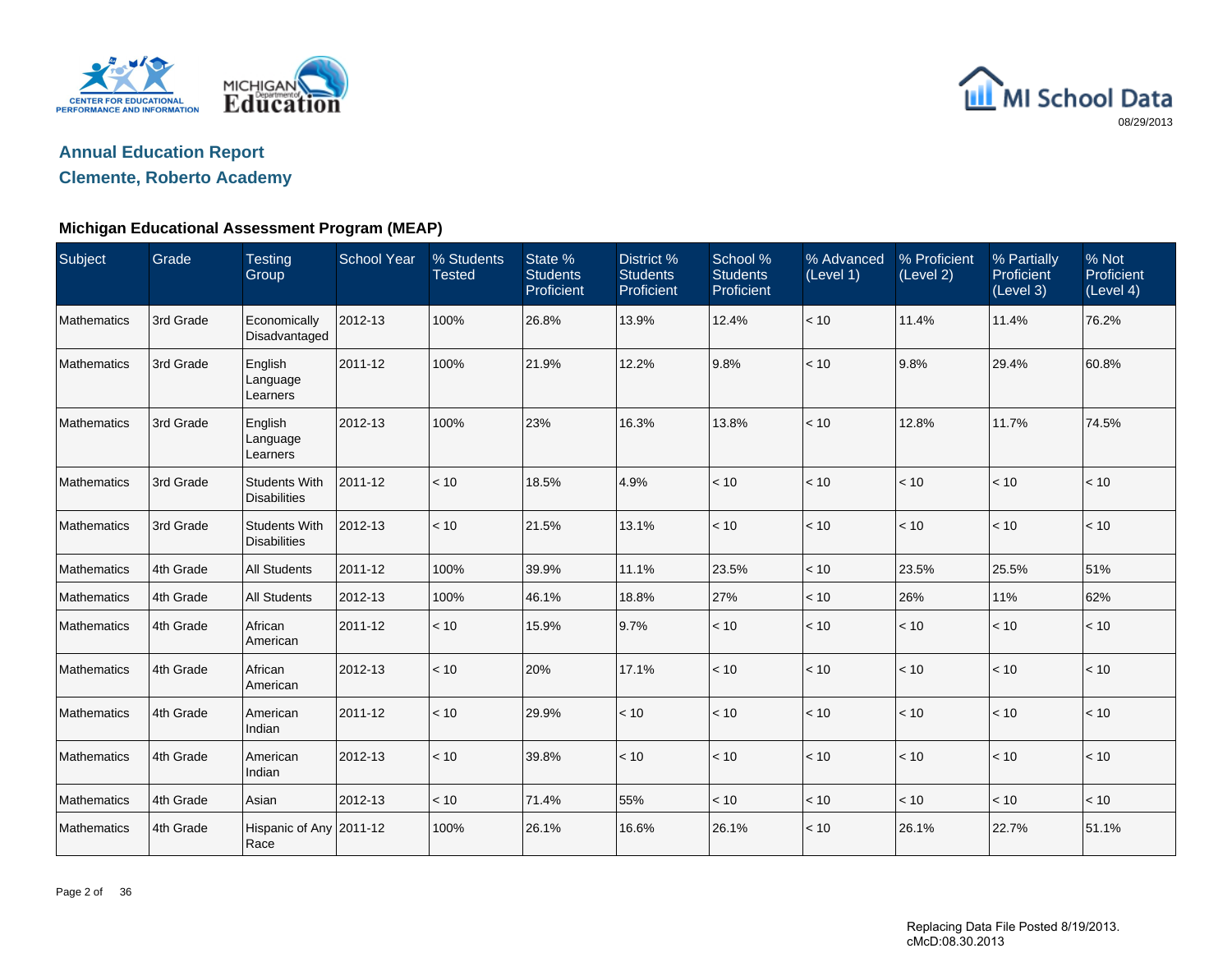



### **Clemente, Roberto Academy**

| Subject            | Grade     | <b>Testing</b><br>Group                     | <b>School Year</b> | % Students<br><b>Tested</b> | State %<br><b>Students</b><br>Proficient | District %<br><b>Students</b><br>Proficient | School %<br><b>Students</b><br>Proficient | % Advanced<br>(Level 1) | % Proficient<br>(Level 2) | % Partially<br>Proficient<br>(Level 3) | % Not<br>Proficient<br>(Eevel <sub>4</sub> ) |
|--------------------|-----------|---------------------------------------------|--------------------|-----------------------------|------------------------------------------|---------------------------------------------|-------------------------------------------|-------------------------|---------------------------|----------------------------------------|----------------------------------------------|
| Mathematics        | 4th Grade | Hispanic of Any 2012-13<br>Race             |                    | 100%                        | 33.3%                                    | 25.8%                                       | 27.9%                                     | < 10                    | 26.7%                     | < 10                                   | 61.6%                                        |
| Mathematics        | 4th Grade | Two or More<br>Races                        | 2012-13            | < 10                        | 44.3%                                    | < 10                                        | < 10                                      | < 10                    | < 10                      | < 10                                   | < 10                                         |
| Mathematics        | 4th Grade | White                                       | 2011-12            | 100%                        | 46.4%                                    | 16.3%                                       | < 10                                      | < 10                    | < 10                      | < 10                                   | < 10                                         |
| Mathematics        | 4th Grade | White                                       | 2012-13            | < 10                        | 53%                                      | 16.2%                                       | < 10                                      | < 10                    | < 10                      | < 10                                   | < 10                                         |
| Mathematics        | 4th Grade | Female                                      | 2011-12            | 100%                        | 38.5%                                    | 10.9%                                       | $<10$                                     | < 10                    | < 10                      | 32.7%                                  | 53.1%                                        |
| Mathematics        | 4th Grade | Female                                      | 2012-13            | 100%                        | 45.7%                                    | 18.4%                                       | 27.1%                                     | < 10                    | 25%                       | < 10                                   | 66.7%                                        |
| Mathematics        | 4th Grade | Male                                        | 2011-12            | 100%                        | 41.2%                                    | 11.3%                                       | 32.1%                                     | < 10                    | 32.1%                     | 18.9%                                  | 49.1%                                        |
| Mathematics        | 4th Grade | Male                                        | 2012-13            | 100%                        | 46.4%                                    | 19.2%                                       | 26.9%                                     | < 10                    | 26.9%                     | < 10                                   | 57.7%                                        |
| <b>Mathematics</b> | 4th Grade | Economically<br>Disadvantaged               | 2011-12            | 100%                        | 25.3%                                    | 10.3%                                       | 23.8%                                     | < 10                    | 23.8%                     | 24.8%                                  | 51.5%                                        |
| Mathematics        | 4th Grade | Economically<br>Disadvantaged               | 2012-13            | 100%                        | 31.1%                                    | 17.4%                                       | 27.3%                                     | < 10                    | 26.3%                     | 11.1%                                  | 61.6%                                        |
| <b>Mathematics</b> | 4th Grade | English<br>Language<br>Learners             | 2011-12            | 100%                        | 20.9%                                    | 18%                                         | 25%                                       | < 10                    | 25%                       | 22.7%                                  | 52.3%                                        |
| Mathematics        | 4th Grade | English<br>Language<br>Learners             | 2012-13            | 100%                        | 24.4%                                    | 26.5%                                       | 25.6%                                     | < 10                    | 24.4%                     | 11.6%                                  | 62.8%                                        |
| Mathematics        | 4th Grade | <b>Students With</b><br><b>Disabilities</b> | 2011-12            | < 10                        | 18.3%                                    | 7.1%                                        | < 10                                      | < 10                    | < 10                      | < 10                                   | $<10$                                        |
| Mathematics        | 4th Grade | <b>Students With</b><br><b>Disabilities</b> | 2012-13            | < 10                        | 23%                                      | 7%                                          | < 10                                      | < 10                    | < 10                      | < 10                                   | < 10                                         |
| Mathematics        | 5th Grade | <b>All Students</b>                         | 2011-12            | 100%                        | 39.6%                                    | 11.4%                                       | 20.9%                                     | < 10                    | 20%                       | 21.8%                                  | 57.3%                                        |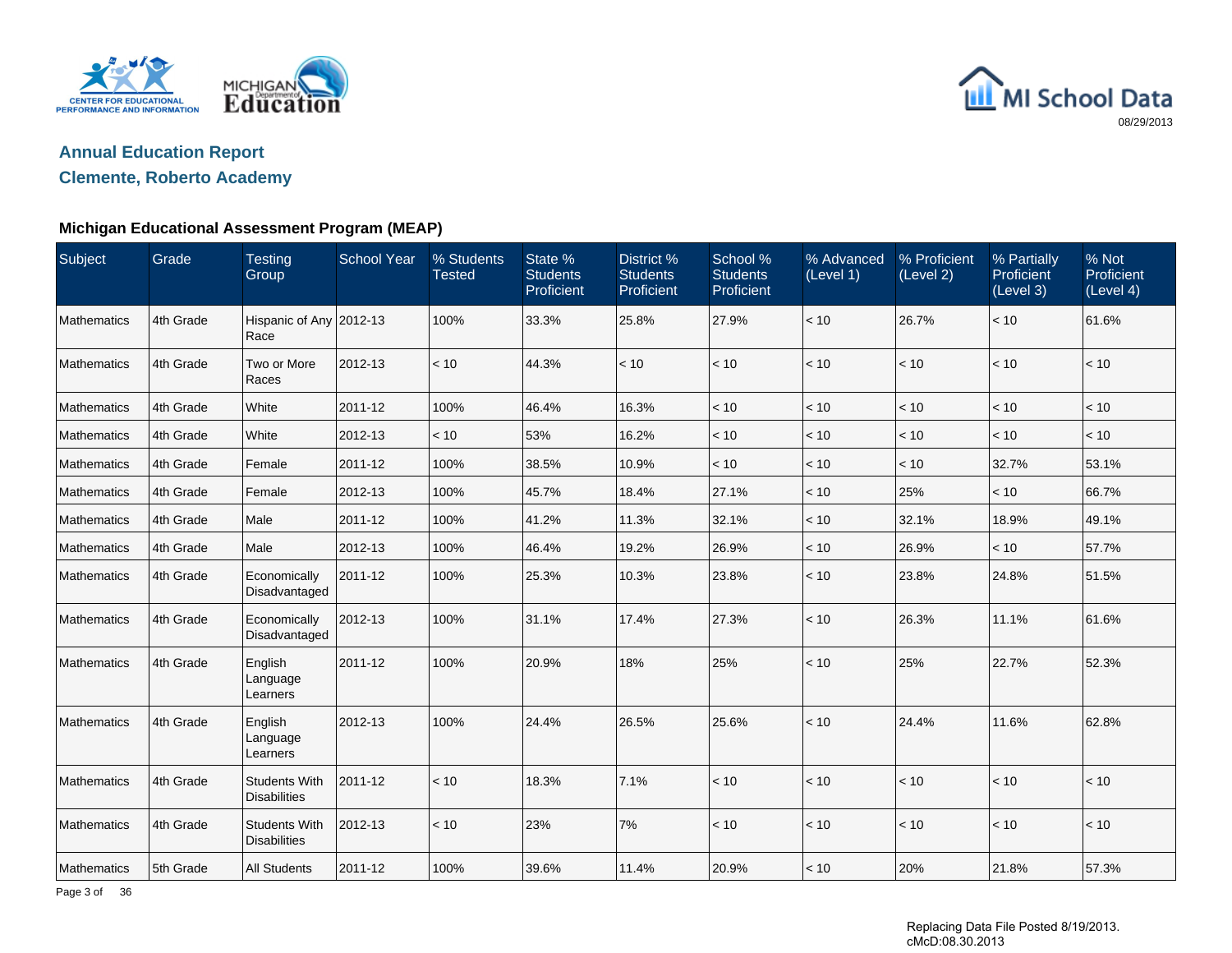



### **Clemente, Roberto Academy**

| Subject            | Grade     | <b>Testing</b><br>Group         | <b>School Year</b> | % Students<br><b>Tested</b> | State %<br><b>Students</b><br>Proficient | District %<br><b>Students</b><br>Proficient | School %<br><b>Students</b><br>Proficient | % Advanced<br>(Level 1) | % Proficient<br>(Level 2) | % Partially<br>Proficient<br>(Level 3) | % Not<br>Proficient<br>(Level 4) |
|--------------------|-----------|---------------------------------|--------------------|-----------------------------|------------------------------------------|---------------------------------------------|-------------------------------------------|-------------------------|---------------------------|----------------------------------------|----------------------------------|
| Mathematics        | 5th Grade | <b>All Students</b>             | 2012-13            | 100%                        | 45.7%                                    | 17%                                         | 23.3%                                     | < 10                    | 23.3%                     | 25.6%                                  | 51.2%                            |
| Mathematics        | 5th Grade | African<br>American             | 2011-12            | < 10                        | 17%                                      | 9.8%                                        | < 10                                      | < 10                    | < 10                      | $<10$                                  | < 10                             |
| Mathematics        | 5th Grade | African<br>American             | 2012-13            | < 10                        | 20.5%                                    | 15.4%                                       | < 10                                      | < 10                    | < 10                      | < 10                                   | < 10                             |
| Mathematics        | 5th Grade | American<br>Indian              | 2012-13            | < 10                        | 34.7%                                    | < 10                                        | < 10                                      | < 10                    | < 10                      | < 10                                   | < 10                             |
| Mathematics        | 5th Grade | Hispanic of Any 2011-12<br>Race |                    | 100%                        | 26.2%                                    | 17.7%                                       | 23.3%                                     | < 10                    | 22.2%                     | 22.2%                                  | 54.4%                            |
| Mathematics        | 5th Grade | Hispanic of Any 2012-13<br>Race |                    | 100%                        | 31.7%                                    | 21.8%                                       | 27.8%                                     | < 10                    | 27.8%                     | 26.4%                                  | 45.8%                            |
| Mathematics        | 5th Grade | White                           | 2011-12            | 100%                        | 45.7%                                    | 15.9%                                       | < 10                                      | < 10                    | < 10                      | < 10                                   | 62.5%                            |
| Mathematics        | 5th Grade | White                           | 2012-13            | < 10                        | 52.4%                                    | 21.1%                                       | < 10                                      | < 10                    | < 10                      | < 10                                   | < 10                             |
| Mathematics        | 5th Grade | Female                          | 2011-12            | 100%                        | 37.5%                                    | 9.8%                                        | < 10                                      | < 10                    | < 10                      | 19.6%                                  | 70.6%                            |
| Mathematics        | 5th Grade | Female                          | 2012-13            | 100%                        | 43.9%                                    | 15.7%                                       | < 10                                      | < 10                    | < 10                      | < 10                                   | 62.2%                            |
| <b>Mathematics</b> | 5th Grade | Male                            | 2011-12            | 100%                        | 41.6%                                    | 12.9%                                       | 30.5%                                     | < 10                    | 28.8%                     | 23.7%                                  | 45.8%                            |
| Mathematics        | 5th Grade | Male                            | 2012-13            | 100%                        | 47.5%                                    | 18.4%                                       | 29.3%                                     | < 10                    | 29.3%                     | 31.7%                                  | 39%                              |
| Mathematics        | 5th Grade | Economically<br>Disadvantaged   | 2011-12            | 100%                        | 24.9%                                    | 10.8%                                       | 20.6%                                     | < 10                    | 19.6%                     | 21.5%                                  | 57.9%                            |
| Mathematics        | 5th Grade | Economically<br>Disadvantaged   | 2012-13            | 100%                        | 30.3%                                    | 15.7%                                       | 23.3%                                     | < 10                    | 23.3%                     | 25.6%                                  | 51.2%                            |
| Mathematics        | 5th Grade | English<br>Language<br>Learners | 2011-12            | 100%                        | 21.7%                                    | 21%                                         | 21.5%                                     | < 10                    | 20.4%                     | 23.7%                                  | 54.8%                            |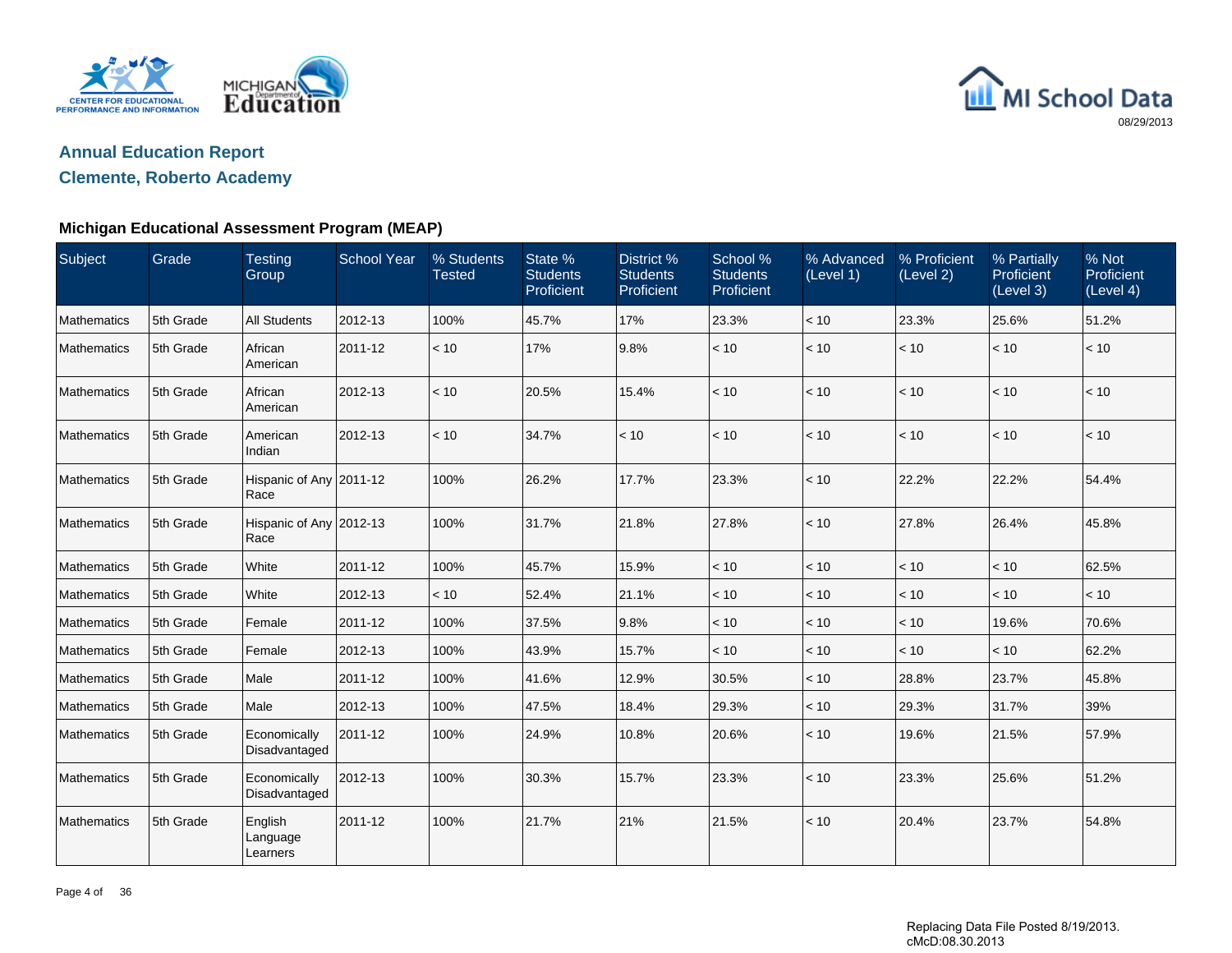



### **Clemente, Roberto Academy**

| Subject            | Grade     | <b>Testing</b><br>Group                     | <b>School Year</b> | % Students<br><b>Tested</b> | State %<br><b>Students</b><br>Proficient | <b>District %</b><br><b>Students</b><br>Proficient | School %<br><b>Students</b><br>Proficient | % Advanced<br>(Level 1) | % Proficient<br>(Level 2) | % Partially<br>Proficient<br>(Level 3) | % Not<br>Proficient<br>(Level 4) |
|--------------------|-----------|---------------------------------------------|--------------------|-----------------------------|------------------------------------------|----------------------------------------------------|-------------------------------------------|-------------------------|---------------------------|----------------------------------------|----------------------------------|
| Mathematics        | 5th Grade | English<br>Language<br>Learners             | 2012-13            | 100%                        | 22.9%                                    | 24.6%                                              | 25.3%                                     | $<10$                   | 25.3%                     | 28%                                    | 46.7%                            |
| <b>Mathematics</b> | 5th Grade | <b>Students With</b><br><b>Disabilities</b> | 2011-12            | < 10                        | 16%                                      | 4.9%                                               | < 10                                      | < 10                    | < 10                      | < 10                                   | < 10                             |
| Mathematics        | 5th Grade | <b>Students With</b><br><b>Disabilities</b> | 2012-13            | < 10                        | 19.9%                                    | 10.2%                                              | $<10$                                     | < 10                    | < 10                      | < 10                                   | < 10                             |
| Reading            | 3rd Grade | <b>All Students</b>                         | 2011-12            | 100%                        | 62.4%                                    | 32.7%                                              | 36.4%                                     | < 10                    | 36.4%                     | 41.3%                                  | 22.3%                            |
| Reading            | 3rd Grade | <b>All Students</b>                         | 2012-13            | 100%                        | 66.5%                                    | 42.7%                                              | 38.7%                                     | $<10$                   | 34.9%                     | 39.6%                                  | 21.7%                            |
| Reading            | 3rd Grade | African<br>American                         | 2011-12            | $<10$                       | 38.4%                                    | 33%                                                | < 10                                      | < 10                    | $<10$                     | < 10                                   | $<10$                            |
| Reading            | 3rd Grade | African<br>American                         | 2012-13            | < 10                        | 44.8%                                    | 43.2%                                              | < 10                                      | < 10                    | < 10                      | < 10                                   | < 10                             |
| Reading            | 3rd Grade | Asian                                       | 2011-12            | < 10                        | 73.7%                                    | 51%                                                | < 10                                      | < 10                    | < 10                      | < 10                                   | < 10                             |
| Reading            | 3rd Grade | Hispanic of Any 2011-12<br>Race             |                    | 100%                        | 47.6%                                    | 30.5%                                              | 38.9%                                     | < 10                    | 38.9%                     | 38.9%                                  | 22.2%                            |
| Reading            | 3rd Grade | Hispanic of Any 2012-13<br>Race             |                    | 100%                        | 53.5%                                    | 38.4%                                              | 39.1%                                     | < 10                    | 34.5%                     | 40.2%                                  | 20.7%                            |
| Reading            | 3rd Grade | Two or More<br>Races                        | 2011-12            | < 10                        | 63%                                      | < 10                                               | < 10                                      | < 10                    | < 10                      | < 10                                   | < 10                             |
| Reading            | 3rd Grade | Two or More<br>Races                        | 2012-13            | < 10                        | 67.6%                                    | < 10                                               | < 10                                      | < 10                    | < 10                      | < 10                                   | < 10                             |
| Reading            | 3rd Grade | White                                       | 2011-12            | < 10                        | 69.8%                                    | 27.7%                                              | < 10                                      | < 10                    | < 10                      | < 10                                   | < 10                             |
| Reading            | 3rd Grade | White                                       | 2012-13            | 100%                        | 73%                                      | 41%                                                | < 10                                      | < 10                    | < 10                      | < 10                                   | $<10$                            |
| Reading            | 3rd Grade | Female                                      | 2011-12            | 100%                        | 65.9%                                    | 36.2%                                              | 39%                                       | < 10                    | 39%                       | 39%                                    | 22%                              |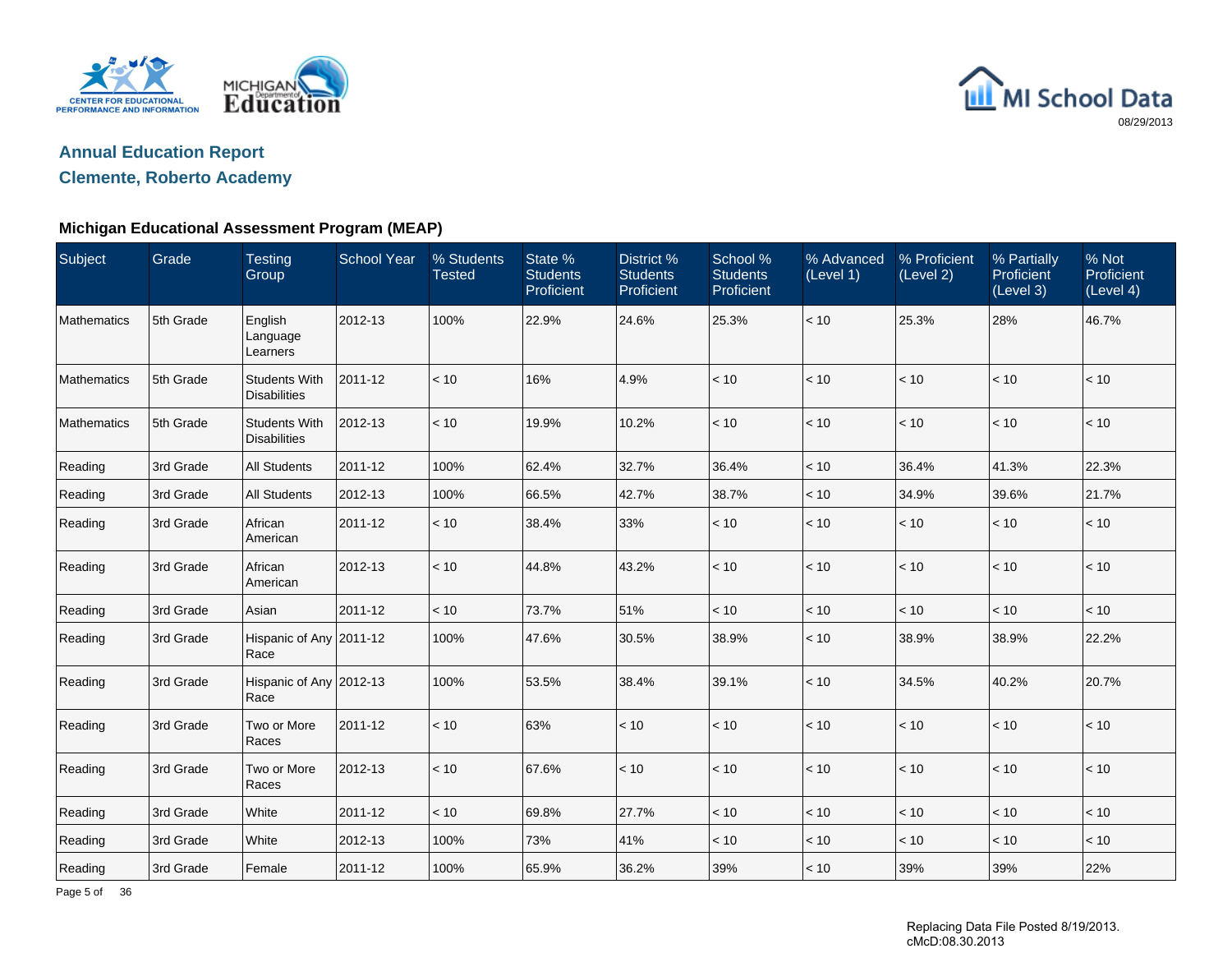



### **Clemente, Roberto Academy**

| Subject | Grade     | <b>Testing</b><br>Group                     | <b>School Year</b> | % Students<br>Tested | State %<br><b>Students</b><br>Proficient | District <sub>%</sub><br><b>Students</b><br>Proficient | School %<br><b>Students</b><br>Proficient | % Advanced<br>(Level 1) | % Proficient<br>(Level 2) | % Partially<br>Proficient<br>(Level 3) | % Not<br>Proficient<br>(Level 4) |
|---------|-----------|---------------------------------------------|--------------------|----------------------|------------------------------------------|--------------------------------------------------------|-------------------------------------------|-------------------------|---------------------------|----------------------------------------|----------------------------------|
| Reading | 3rd Grade | Female                                      | 2012-13            | 100%                 | 70.2%                                    | 45.7%                                                  | 40.4%                                     | < 10                    | 35.1%                     | 40.4%                                  | 19.3%                            |
| Reading | 3rd Grade | Male                                        | 2011-12            | 100%                 | 59%                                      | 29.3%                                                  | 33.9%                                     | < 10                    | 33.9%                     | 43.5%                                  | 22.6%                            |
| Reading | 3rd Grade | Male                                        | 2012-13            | 100%                 | 63%                                      | 39.7%                                                  | 36.7%                                     | < 10                    | 34.7%                     | 38.8%                                  | 24.5%                            |
| Reading | 3rd Grade | Economically<br>Disadvantaged               | 2011-12            | 100%                 | 49.5%                                    | 31.3%                                                  | 36.8%                                     | < 10                    | 36.8%                     | 40.2%                                  | 23.1%                            |
| Reading | 3rd Grade | Economically<br>Disadvantaged               | 2012-13            | 100%                 | 53.8%                                    | 40.5%                                                  | 39%                                       | < 10                    | 35.2%                     | 39%                                    | 21.9%                            |
| Reading | 3rd Grade | English<br>Language<br>Learners             | 2011-12            | 100%                 | 34.7%                                    | 30%                                                    | 37.3%                                     | < 10                    | 37.3%                     | 40.2%                                  | 22.5%                            |
| Reading | 3rd Grade | English<br>Language<br>Learners             | 2012-13            | 100%                 | 41.5%                                    | 40.3%                                                  | 39.4%                                     | < 10                    | 35.1%                     | 38.3%                                  | 22.3%                            |
| Reading | 3rd Grade | <b>Students With</b><br><b>Disabilities</b> | 2011-12            | < 10                 | 34.3%                                    | 18%                                                    | < 10                                      | < 10                    | < 10                      | < 10                                   | < 10                             |
| Reading | 3rd Grade | <b>Students With</b><br><b>Disabilities</b> | 2012-13            | < 10                 | 37.9%                                    | 31.2%                                                  | < 10                                      | < 10                    | < 10                      | < 10                                   | $<10$                            |
| Reading | 4th Grade | <b>All Students</b>                         | 2011-12            | 100%                 | 67.7%                                    | 37.7%                                                  | 50%                                       | < 10                    | 46.1%                     | 33.3%                                  | 16.7%                            |
| Reading | 4th Grade | <b>All Students</b>                         | 2012-13            | 100%                 | 68.1%                                    | 40.7%                                                  | 49%                                       | < 10                    | 49%                       | 38%                                    | 13%                              |
| Reading | 4th Grade | African<br>American                         | 2011-12            | < 10                 | 45.1%                                    | 36.8%                                                  | < 10                                      | < 10                    | < 10                      | $<10$                                  | < 10                             |
| Reading | 4th Grade | African<br>American                         | 2012-13            | < 10                 | 43%                                      | 39.6%                                                  | < 10                                      | < 10                    | < 10                      | < 10                                   | < 10                             |
| Reading | 4th Grade | American<br>Indian                          | 2011-12            | < 10                 | 60.2%                                    | < 10                                                   | < 10                                      | < 10                    | < 10                      | < 10                                   | < 10                             |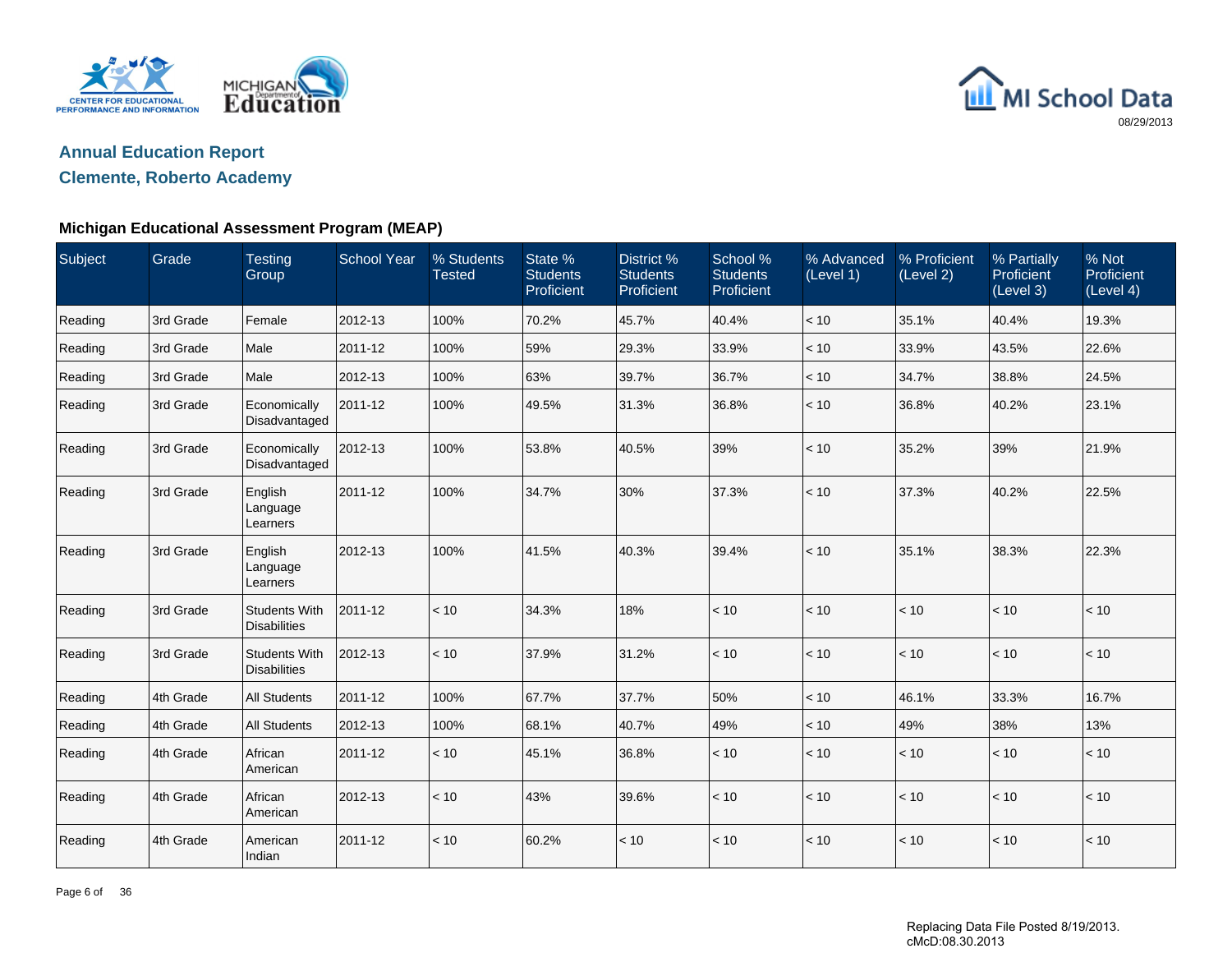



### **Clemente, Roberto Academy**

| Subject | Grade     | <b>Testing</b><br>Group         | <b>School Year</b> | % Students<br><b>Tested</b> | State %<br><b>Students</b><br>Proficient | District %<br><b>Students</b><br>Proficient | School %<br><b>Students</b><br>Proficient | % Advanced<br>(Level 1) | % Proficient<br>(Level 2) | % Partially<br>Proficient<br>(Level 3) | % Not<br>Proficient<br>(Level 4) |
|---------|-----------|---------------------------------|--------------------|-----------------------------|------------------------------------------|---------------------------------------------|-------------------------------------------|-------------------------|---------------------------|----------------------------------------|----------------------------------|
| Reading | 4th Grade | American<br>Indian              | 2012-13            | < 10                        | 66.4%                                    | < 10                                        | $<10$                                     | < 10                    | < 10                      | < 10                                   | < 10                             |
| Reading | 4th Grade | Asian                           | 2012-13            | < 10                        | 79.2%                                    | 67.6%                                       | < 10                                      | < 10                    | < 10                      | < 10                                   | < 10                             |
| Reading | 4th Grade | Hispanic of Any 2011-12<br>Race |                    | 100%                        | 54.1%                                    | 41.3%                                       | 51.1%                                     | < 10                    | 46.6%                     | 34.1%                                  | 14.8%                            |
| Reading | 4th Grade | Hispanic of Any 2012-13<br>Race |                    | 100%                        | 57.5%                                    | 46.2%                                       | 51.2%                                     | < 10                    | 51.2%                     | 38.4%                                  | < 10                             |
| Reading | 4th Grade | Two or More<br>Races            | 2012-13            | < 10                        | 68.7%                                    | < 10                                        | < 10                                      | < 10                    | < 10                      | < 10                                   | < 10                             |
| Reading | 4th Grade | White                           | 2011-12            | 100%                        | 74.4%                                    | 41.7%                                       | < 10                                      | < 10                    | < 10                      | < 10                                   | < 10                             |
| Reading | 4th Grade | White                           | 2012-13            | < 10                        | 75.1%                                    | 35.3%                                       | $<10$                                     | < 10                    | < 10                      | < 10                                   | < 10                             |
| Reading | 4th Grade | Female                          | 2011-12            | 100%                        | 71.7%                                    | 44.1%                                       | 55.1%                                     | < 10                    | 51%                       | 28.6%                                  | < 10                             |
| Reading | 4th Grade | Female                          | 2012-13            | 100%                        | 71.1%                                    | 43.7%                                       | 41.7%                                     | < 10                    | 41.7%                     | 43.8%                                  | < 10                             |
| Reading | 4th Grade | Male                            | 2011-12            | 100%                        | 63.7%                                    | 31.1%                                       | 45.3%                                     | < 10                    | 41.5%                     | 37.7%                                  | < 10                             |
| Reading | 4th Grade | Male                            | 2012-13            | 100%                        | 65.1%                                    | 37.7%                                       | 55.8%                                     | < 10                    | 55.8%                     | 32.7%                                  | < 10                             |
| Reading | 4th Grade | Economically<br>Disadvantaged   | 2011-12            | 100%                        | 55%                                      | 36.2%                                       | 49.5%                                     | < 10                    | 45.5%                     | 33.7%                                  | 16.8%                            |
| Reading | 4th Grade | Economically<br>Disadvantaged   | 2012-13            | 100%                        | 55.1%                                    | 38.7%                                       | 48.5%                                     | < 10                    | 48.5%                     | 38.4%                                  | 13.1%                            |
| Reading | 4th Grade | English<br>Language<br>Learners | 2011-12            | 100%                        | 38.8%                                    | 40%                                         | 50%                                       | < 10                    | 46.6%                     | 35.2%                                  | 14.8%                            |
| Reading | 4th Grade | English<br>Language<br>Learners | 2012-13            | 100%                        | 39.1%                                    | 46.4%                                       | 48.8%                                     | < 10                    | 48.8%                     | 40.7%                                  | < 10                             |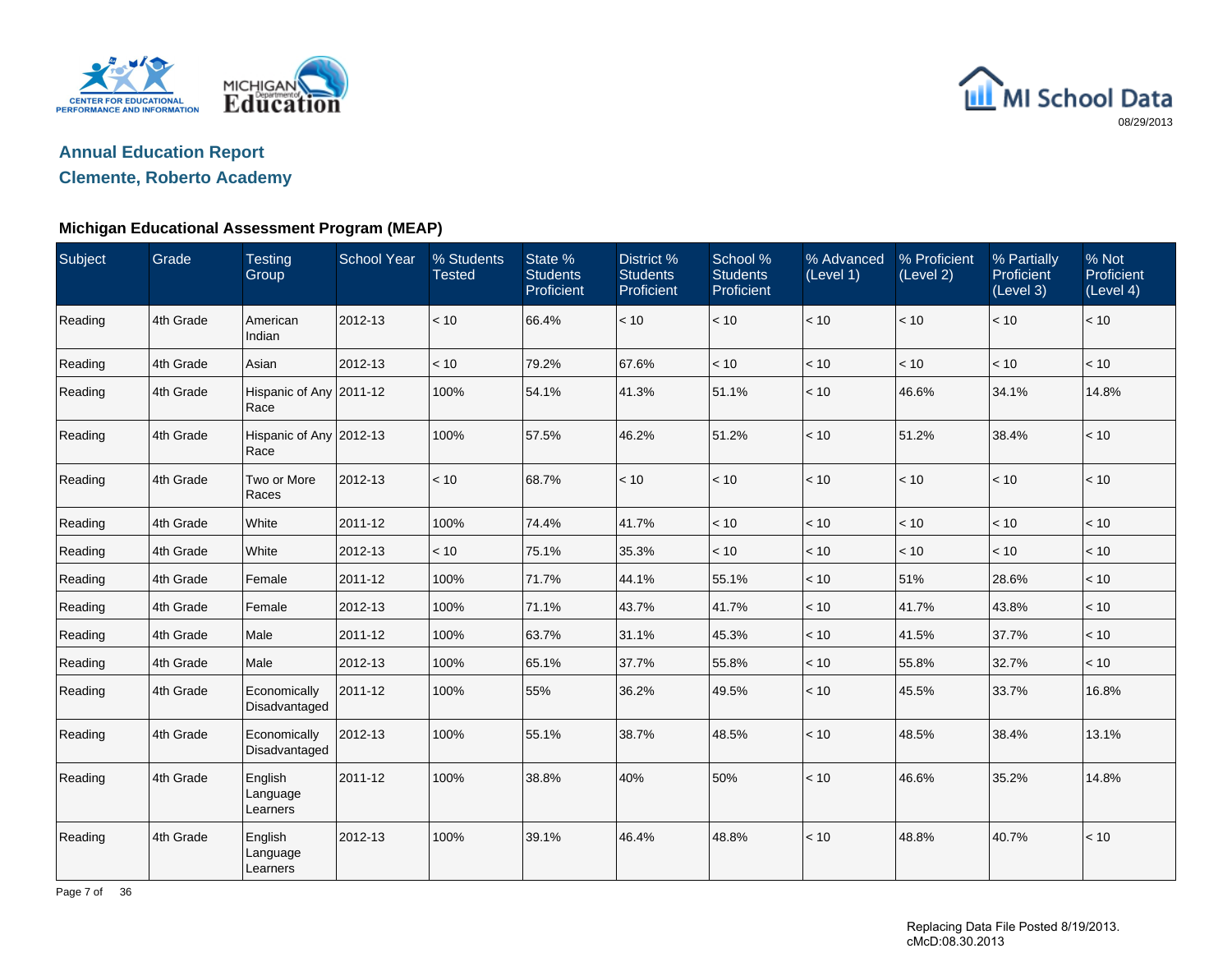



### **Clemente, Roberto Academy**

| Subject | Grade     | <b>Testing</b><br>Group                     | <b>School Year</b> | % Students<br><b>Tested</b> | State %<br><b>Students</b><br>Proficient | District %<br><b>Students</b><br>Proficient | School %<br><b>Students</b><br>Proficient | % Advanced<br>(Level 1) | % Proficient<br>(Level 2) | % Partially<br>Proficient<br>(Level 3) | % Not<br>Proficient<br>(Level 4) |
|---------|-----------|---------------------------------------------|--------------------|-----------------------------|------------------------------------------|---------------------------------------------|-------------------------------------------|-------------------------|---------------------------|----------------------------------------|----------------------------------|
| Reading | 4th Grade | <b>Students With</b><br><b>Disabilities</b> | 2011-12            | < 10                        | 35%                                      | 16.6%                                       | < 10                                      | < 10                    | < 10                      | < 10                                   | < 10                             |
| Reading | 4th Grade | <b>Students With</b><br><b>Disabilities</b> | 2012-13            | < 10                        | 38.3%                                    | 22.1%                                       | < 10                                      | < 10                    | < 10                      | < 10                                   | < 10                             |
| Reading | 5th Grade | <b>All Students</b>                         | 2011-12            | 100%                        | 68.8%                                    | 40.6%                                       | 52.3%                                     | < 10                    | 47.7%                     | 36%                                    | 11.7%                            |
| Reading | 5th Grade | <b>All Students</b>                         | 2012-13            | 100%                        | 70.4%                                    | 44.5%                                       | 52.3%                                     | < 10                    | 47.7%                     | 27.9%                                  | 19.8%                            |
| Reading | 5th Grade | African<br>American                         | 2011-12            | < 10                        | 48.3%                                    | 39.3%                                       | < 10                                      | < 10                    | < 10                      | < 10                                   | < 10                             |
| Reading | 5th Grade | African<br>American                         | 2012-13            | < 10                        | 47.8%                                    | 44.3%                                       | < 10                                      | < 10                    | < 10                      | < 10                                   | < 10                             |
| Reading | 5th Grade | American<br>Indian                          | 2012-13            | < 10                        | 64.1%                                    | < 10                                        | < 10                                      | < 10                    | < 10                      | < 10                                   | < 10                             |
| Reading | 5th Grade | Hispanic of Any 2011-12<br>Race             |                    | 100%                        | 57%                                      | 46.4%                                       | 54.9%                                     | < 10                    | 50.5%                     | 36.3%                                  | < 10                             |
| Reading | 5th Grade | Hispanic of Any 2012-13<br>Race             |                    | 100%                        | 58.1%                                    | 44.3%                                       | 51.4%                                     | < 10                    | 45.8%                     | 26.4%                                  | 22.2%                            |
| Reading | 5th Grade | White                                       | 2011-12            | 100%                        | 74.8%                                    | 43.5%                                       | < 10                                      | < 10                    | < 10                      | < 10                                   | < 10                             |
| Reading | 5th Grade | White                                       | 2012-13            | < 10                        | 76.9%                                    | 44.1%                                       | < 10                                      | < 10                    | < 10                      | < 10                                   | < 10                             |
| Reading | 5th Grade | Female                                      | 2011-12            | 100%                        | 71.7%                                    | 43.6%                                       | 51%                                       | < 10                    | 49%                       | 39.2%                                  | < 10                             |
| Reading | 5th Grade | Female                                      | 2012-13            | 100%                        | 74.1%                                    | 48.2%                                       | 55.6%                                     | < 10                    | 51.1%                     | < 10                                   | 24.4%                            |
| Reading | 5th Grade | Male                                        | 2011-12            | 100%                        | 65.9%                                    | 37.7%                                       | 53.3%                                     | < 10                    | 46.7%                     | 33.3%                                  | $<10$                            |
| Reading | 5th Grade | Male                                        | 2012-13            | 100%                        | 66.8%                                    | 40.8%                                       | 48.8%                                     | < 10                    | 43.9%                     | 36.6%                                  | < 10                             |
| Reading | 5th Grade | Economically<br>Disadvantaged               | 2011-12            | 100%                        | 56.1%                                    | 39.1%                                       | 52.8%                                     | < 10                    | 48.1%                     | 36.1%                                  | 11.1%                            |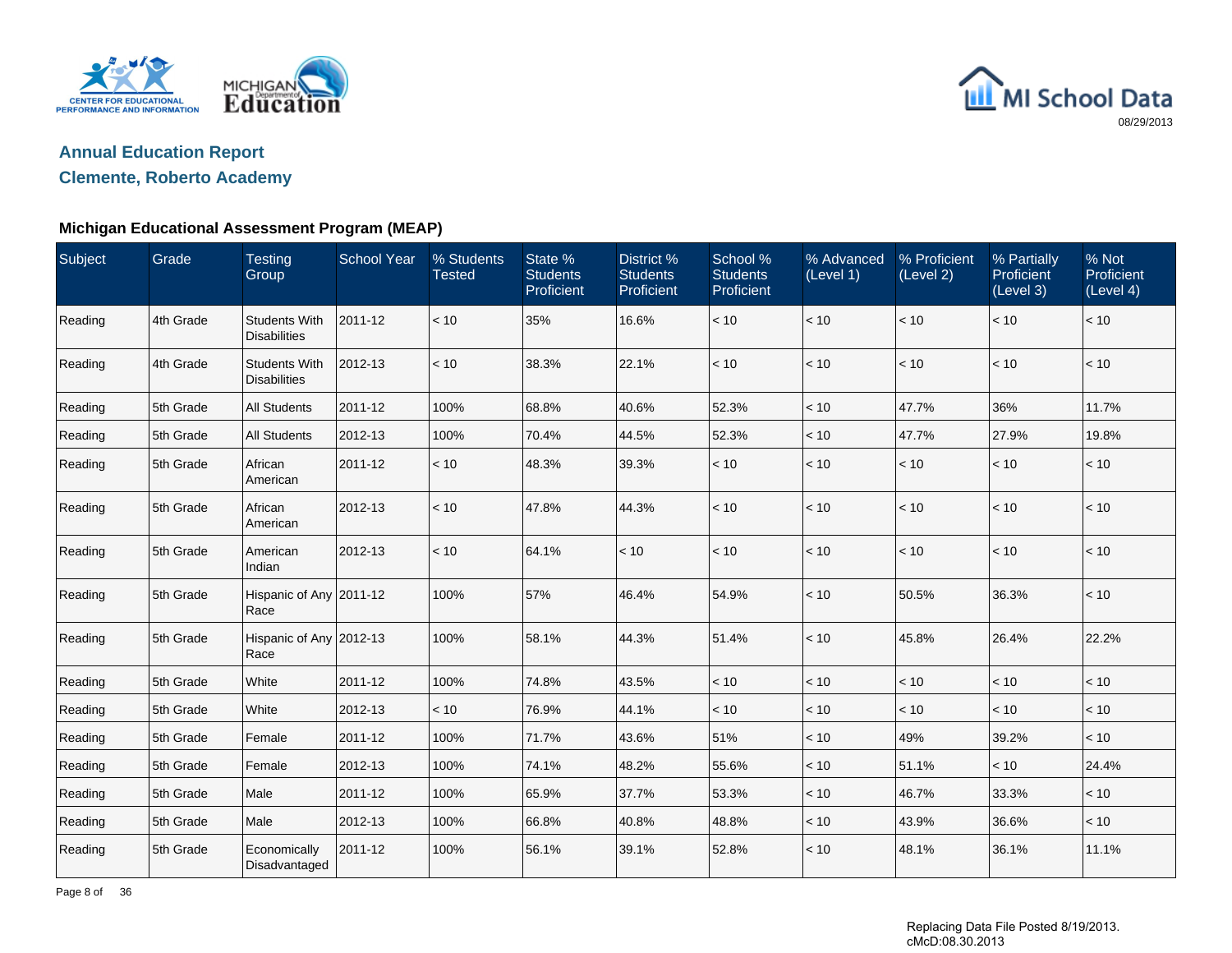



### **Clemente, Roberto Academy**

### **Michigan Educational Assessment Program (MEAP)**

| Subject | Grade     | <b>Testing</b><br>Group                     | <b>School Year</b> | % Students<br><b>Tested</b> | State %<br><b>Students</b><br>Proficient | District %<br><b>Students</b><br>Proficient | School %<br><b>Students</b><br>Proficient | % Advanced<br>(Level 1) | % Proficient<br>(Level 2) | % Partially<br>Proficient<br>(Level 3) | % Not<br>Proficient<br>(Level 4) |
|---------|-----------|---------------------------------------------|--------------------|-----------------------------|------------------------------------------|---------------------------------------------|-------------------------------------------|-------------------------|---------------------------|----------------------------------------|----------------------------------|
| Reading | 5th Grade | Economically<br>Disadvantaged               | 2012-13            | 100%                        | 57.9%                                    | 42.6%                                       | 52.3%                                     | < 10                    | 47.7%                     | 27.9%                                  | 19.8%                            |
| Reading | 5th Grade | English<br>Language<br>Learners             | 2011-12            | 100%                        | 36.9%                                    | 46.8%                                       | 54.3%                                     | < 10                    | 50%                       | 37.2%                                  | < 10                             |
| Reading | 5th Grade | English<br>Language<br>Learners             | 2012-13            | 100%                        | 36.3%                                    | 44.7%                                       | 52%                                       | < 10                    | 48%                       | 28%                                    | 20%                              |
| Reading | 5th Grade | <b>Students With</b><br><b>Disabilities</b> | 2011-12            | < 10                        | 34.2%                                    | 18.2%                                       | < 10                                      | < 10                    | < 10                      | < 10                                   | < 10                             |
| Reading | 5th Grade | <b>Students With</b><br><b>Disabilities</b> | 2012-13            | < 10                        | 36.6%                                    | 19.9%                                       | < 10                                      | $<10$                   | $<10$                     | $<10$                                  | $<10$                            |
| Science | 5th Grade | <b>All Students</b>                         | 2011-12            | 100%                        | 15.3%                                    | 2.8%                                        | $<10$                                     | $<10$                   | < 10                      | 12.9%                                  | 81%                              |
| Science | 5th Grade | <b>All Students</b>                         | 2012-13            | 100%                        | 13.1%                                    | 2.3%                                        | < 10                                      | < 10                    | < 10                      | 16.5%                                  | 82.5%                            |
| Science | 5th Grade | African<br>American                         | 2011-12            | < 10                        | 3.2%                                     | 2.9%                                        | < 10                                      | < 10                    | < 10                      | < 10                                   | $<10$                            |
| Science | 5th Grade | African<br>American                         | 2012-13            | < 10                        | 2.6%                                     | 2.4%                                        | < 10                                      | < 10                    | < 10                      | < 10                                   | $<10$                            |
| Science | 5th Grade | American<br>Indian                          | 2012-13            | < 10                        | 8.4%                                     | < 10                                        | < 10                                      | < 10                    | < 10                      | < 10                                   | $<10$                            |
| Science | 5th Grade | Hispanic of Any 2011-12<br>Race             |                    | 100%                        | 6.2%                                     | 3.1%                                        | < 10                                      | $<10$                   | < 10                      | 13.8%                                  | 78.7%                            |
| Science | 5th Grade | Hispanic of Any 2012-13<br>Race             |                    | 100%                        | 5.4%                                     | < 10                                        | < 10                                      | < 10                    | < 10                      | 17.3%                                  | 81.5%                            |
| Science | 5th Grade | White                                       | 2011-12            | 100%                        | 18.9%                                    | < 10                                        | < 10                                      | < 10                    | < 10                      | $<10$                                  | 88.9%                            |
| Science | 5th Grade | White                                       | 2012-13            | 100%                        | 16%                                      | < 10                                        | < 10                                      | < 10                    | < 10                      | < 10                                   | < 10                             |

Page 9 of 36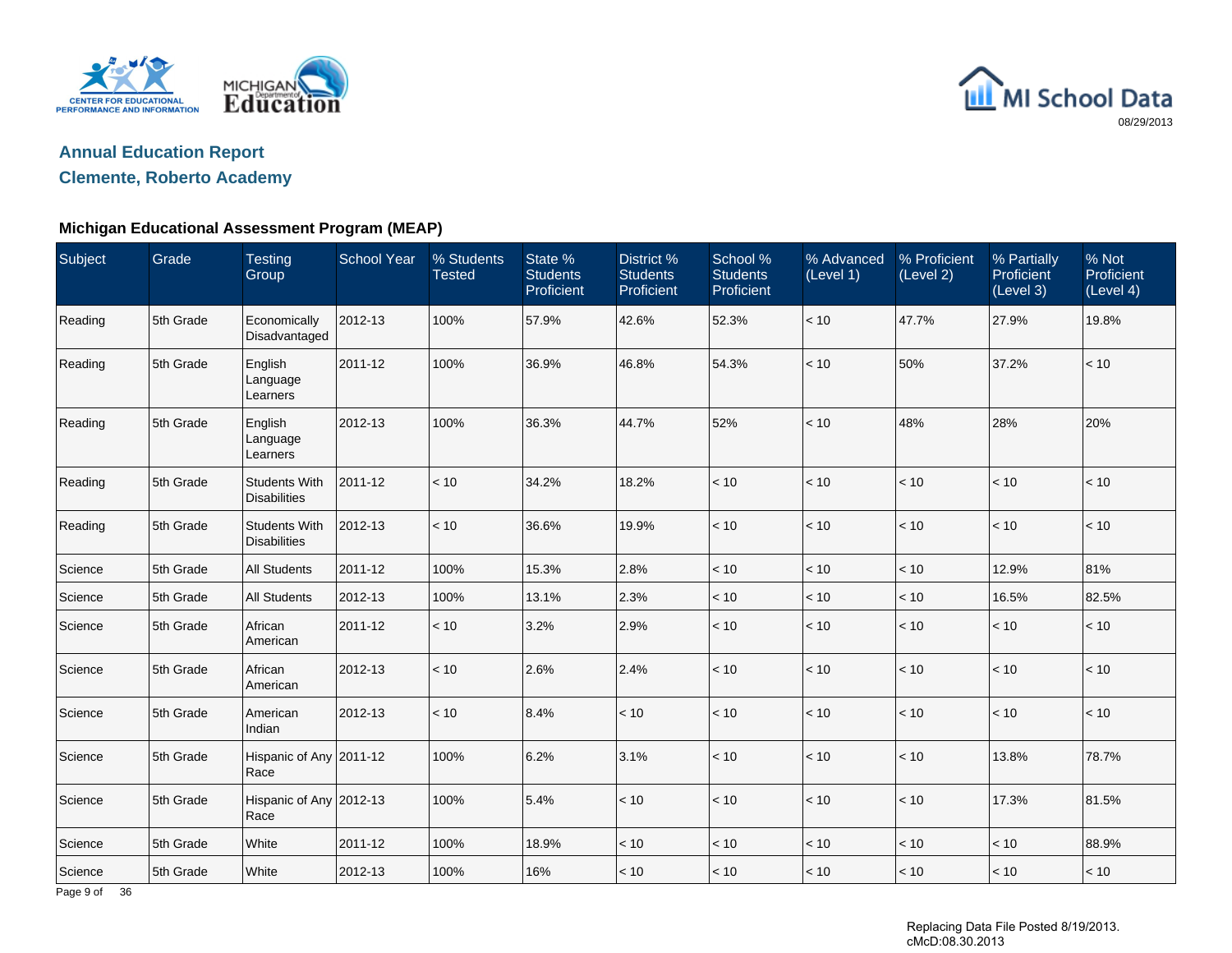



### **Clemente, Roberto Academy**

| Subject | Grade     | <b>Testing</b><br>Group                     | <b>School Year</b> | % Students<br><b>Tested</b> | State %<br><b>Students</b><br>Proficient | District %<br><b>Students</b><br>Proficient | School %<br><b>Students</b><br>Proficient | % Advanced<br>(Level 1) | % Proficient<br>(Level 2) | % Partially<br>Proficient<br>(Level 3) | % Not<br>Proficient<br>(Level 4) |
|---------|-----------|---------------------------------------------|--------------------|-----------------------------|------------------------------------------|---------------------------------------------|-------------------------------------------|-------------------------|---------------------------|----------------------------------------|----------------------------------|
| Science | 5th Grade | Female                                      | 2011-12            | 100%                        | 13.6%                                    | 2.6%                                        | < 10                                      | < 10                    | < 10                      | < 10                                   | 92.3%                            |
| Science | 5th Grade | Female                                      | 2012-13            | 100%                        | 11.6%                                    | 1.7%                                        | < 10                                      | < 10                    | < 10                      | < 10                                   | 85.4%                            |
| Science | 5th Grade | Male                                        | 2011-12            | 100%                        | 17%                                      | 3%                                          | < 10                                      | < 10                    | < 10                      | 17.2%                                  | 71.9%                            |
| Science | 5th Grade | Male                                        | 2012-13            | 100%                        | 14.5%                                    | 2.8%                                        | < 10                                      | < 10                    | < 10                      | 20.4%                                  | 79.6%                            |
| Science | 5th Grade | Economically<br>Disadvantaged               | 2011-12            | 100%                        | 7%                                       | 2.3%                                        | < 10                                      | < 10                    | < 10                      | 13.3%                                  | 80.5%                            |
| Science | 5th Grade | Economically<br>Disadvantaged               | 2012-13            | 100%                        | 5.8%                                     | 1.9%                                        | < 10                                      | < 10                    | < 10                      | 16.5%                                  | 82.5%                            |
| Science | 5th Grade | English<br>Language<br>Learners             | 2011-12            | 100%                        | 2.5%                                     | 3%                                          | < 10                                      | < 10                    | < 10                      | 13.1%                                  | 79.8%                            |
| Science | 5th Grade | English<br>Language<br>Learners             | 2012-13            | 100%                        | 1.4%                                     | < 10                                        | < 10                                      | < 10                    | < 10                      | 18.1%                                  | 81.9%                            |
| Science | 5th Grade | <b>Students With</b><br><b>Disabilities</b> | 2011-12            | 100%                        | 5.5%                                     | 1.7%                                        | < 10                                      | < 10                    | < 10                      | < 10                                   | 100%                             |
| Science | 5th Grade | <b>Students With</b><br><b>Disabilities</b> | 2012-13            | 100%                        | 4.1%                                     | < 10                                        | < 10                                      | < 10                    | < 10                      | < 10                                   | 84.6%                            |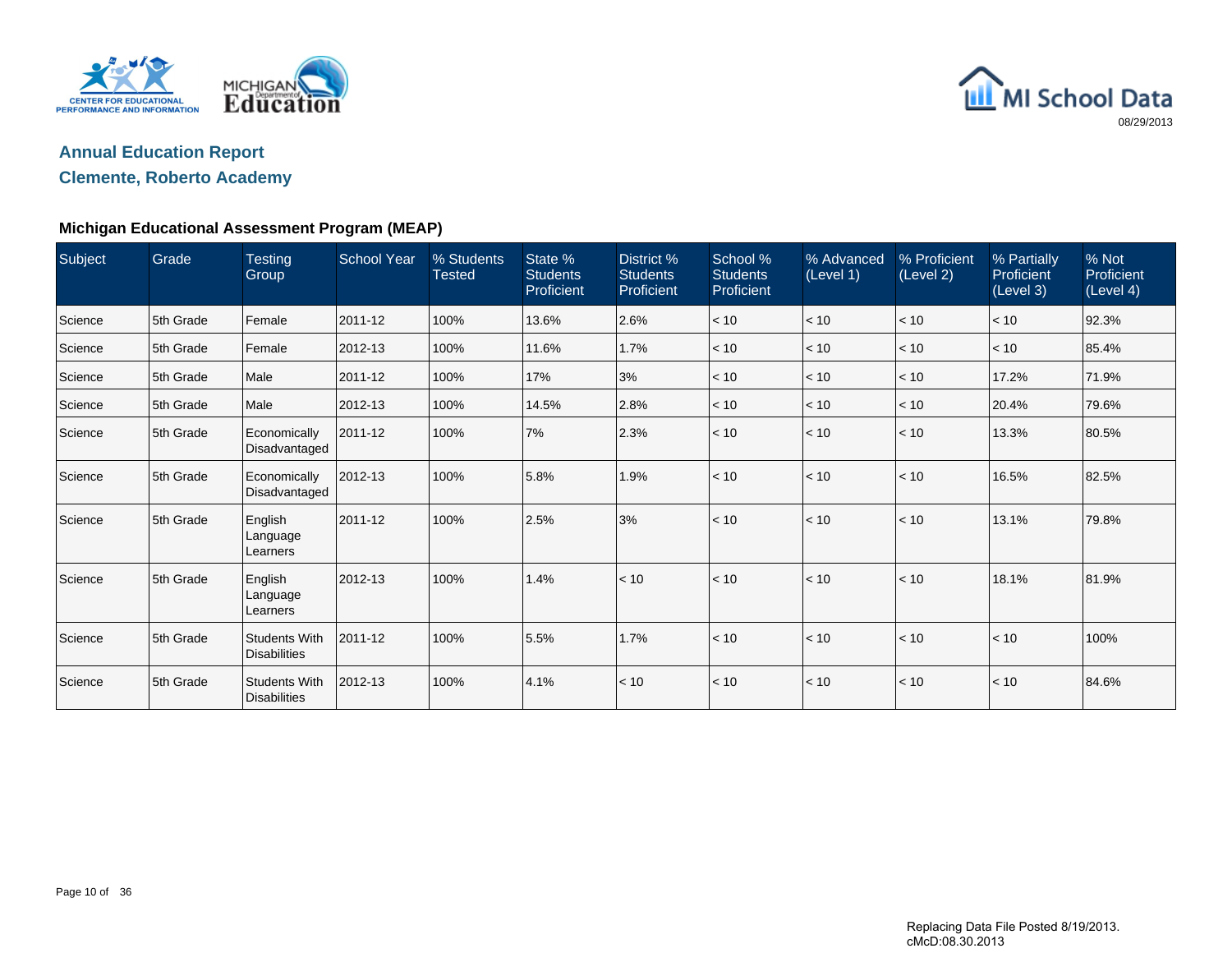



**Clemente, Roberto Academy**

### **Michigan Merit Examination (MME)**

| Subject            | <b>Grade</b> | <b>Testing</b><br><b>Group</b> | School Year | % Students<br>Tested | State %<br><b>Students</b><br>Proficient | District %<br>Students<br>Proficient | School %<br>Students<br>Proficient | % Advanced % Proficient<br>(Level 1) | (Level 2) | % Partially<br><b>Proficient</b><br>(Level 3) | % Not<br>Proficient<br>(Level 4) |
|--------------------|--------------|--------------------------------|-------------|----------------------|------------------------------------------|--------------------------------------|------------------------------------|--------------------------------------|-----------|-----------------------------------------------|----------------------------------|
| No Data to Display |              |                                |             |                      |                                          |                                      |                                    |                                      |           |                                               |                                  |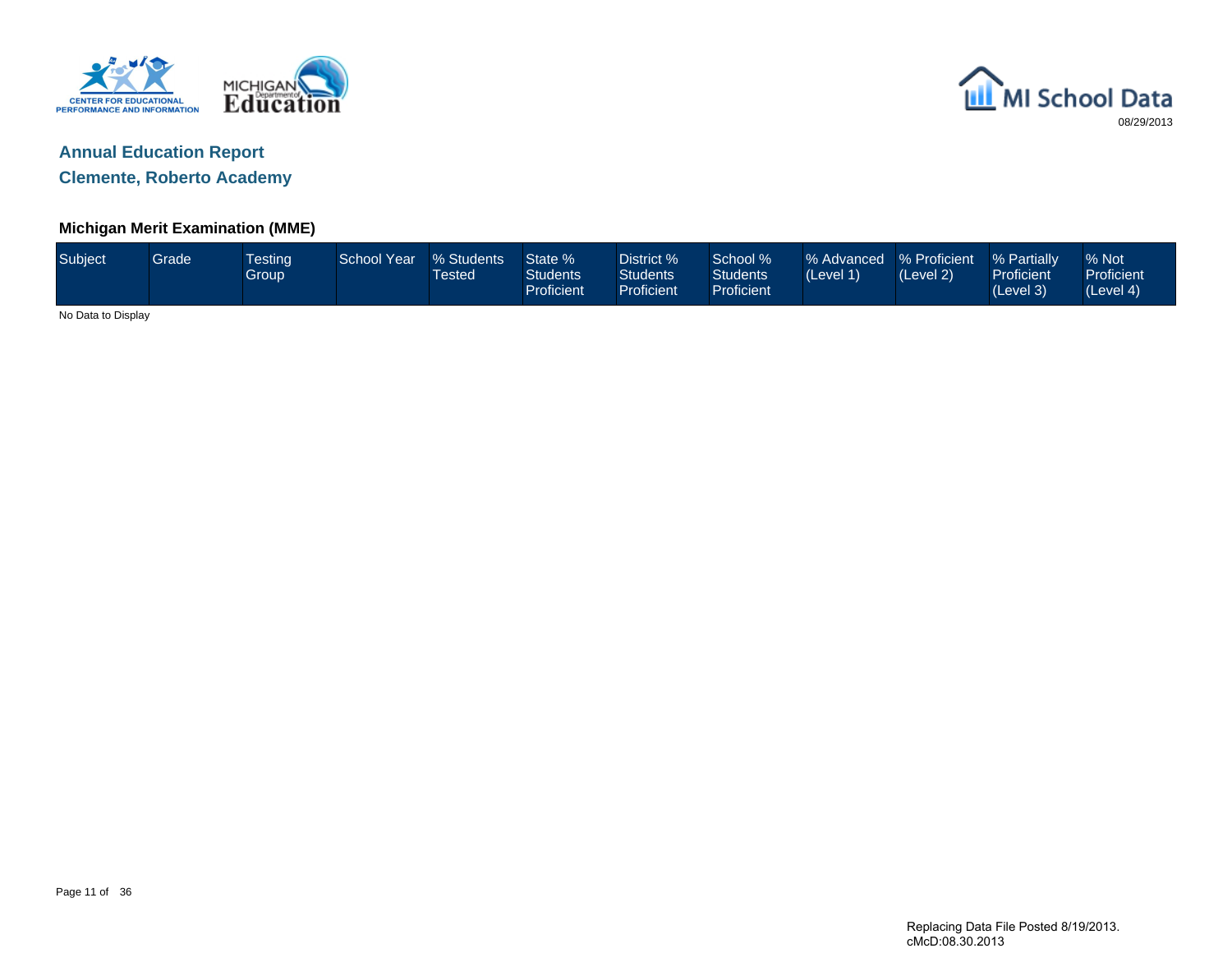



### **Clemente, Roberto Academy**

#### **Michigan Educational Assessment Program Access (MEAP - Access)**

| Subject            | Grade     | <b>Testing Group</b>            | <b>School Year</b> | % Students<br><b>Tested</b> | State %<br><b>Students</b><br>Proficient | District %<br><b>Students</b><br>Proficient | School %<br><b>Students</b><br>Proficient | % Exceeded | % Met | % Progressing |
|--------------------|-----------|---------------------------------|--------------------|-----------------------------|------------------------------------------|---------------------------------------------|-------------------------------------------|------------|-------|---------------|
| Mathematics        | 3rd Grade | <b>All Students</b>             | 2011-12            | 85.7%                       | 56.4%                                    | 45.3%                                       | 66.7%                                     | 50%        | 16.7% | 33.3%         |
| <b>Mathematics</b> | 3rd Grade | <b>All Students</b>             | 2012-13            | 83.3%                       | 63.7%                                    | 62.4%                                       | 60%                                       | 40%        | < 10  | 40%           |
| Mathematics        | 3rd Grade | African American 2011-12        |                    | < 10                        | 47.2%                                    | 47.4%                                       | < 10                                      | < 10       | < 10  | < 10          |
| <b>Mathematics</b> | 3rd Grade | Hispanic of Any<br>Race         | 2011-12            | 75%                         | 51%                                      | 23.1%                                       | < 10                                      | < 10       | < 10  | 66.7%         |
| <b>Mathematics</b> | 3rd Grade | Hispanic of Any<br>Race         | 2012-13            | 80%                         | 55.2%                                    | 33.3%                                       | 50%                                       | < 10       | < 10  | 50%           |
| <b>Mathematics</b> | 3rd Grade | White                           | 2011-12            | < 10                        | 65.2%                                    | 41.7%                                       | < 10                                      | < 10       | < 10  | < 10          |
| <b>Mathematics</b> | 3rd Grade | White                           | 2012-13            | < 10                        | 68.3%                                    | 57.1%                                       | < 10                                      | < 10       | < 10  | < 10          |
| Mathematics        | 3rd Grade | Female                          | 2011-12            | < 10                        | 51.9%                                    | 39.4%                                       | < 10                                      | < 10       | < 10  | $<10$         |
| Mathematics        | 3rd Grade | Female                          | 2012-13            | < 10                        | 58.4%                                    | 52.5%                                       | < 10                                      | < 10       | < 10  | < 10          |
| Mathematics        | 3rd Grade | Male                            | 2011-12            | 80%                         | 62.6%                                    | 45.7%                                       | 75%                                       | 50%        | < 10  | < 10          |
| <b>Mathematics</b> | 3rd Grade | Male                            | 2012-13            | 100%                        | 66.4%                                    | 67.1%                                       | 50%                                       | < 10       | < 10  | 50%           |
| <b>Mathematics</b> | 3rd Grade | Economically<br>Disadvantaged   | 2011-12            | 83.3%                       | 57.7%                                    | 42.7%                                       | 60%                                       | 40%        | < 10  | 40%           |
| <b>Mathematics</b> | 3rd Grade | Economically<br>Disadvantaged   | 2012-13            | 83.3%                       | 62.4%                                    | 66%                                         | 60%                                       | 40%        | < 10  | 40%           |
| Mathematics        | 3rd Grade | English<br>Language<br>Learners | 2011-12            | 80%                         | 54.3%                                    | 35.3%                                       | 50%                                       | 50%        | < 10  | 50%           |
| Mathematics        | 3rd Grade | English<br>Language<br>Learners | 2012-13            | 80%                         | 60.9%                                    | 30.4%                                       | 50%                                       | < 10       | < 10  | 50%           |
| Mathematics        | 4th Grade | <b>All Students</b>             | 2011-12            | 100%                        | 55.1%                                    | 46.4%                                       | 100%                                      | 28.6%      | 71.4% | < 10          |

Page 12 of 36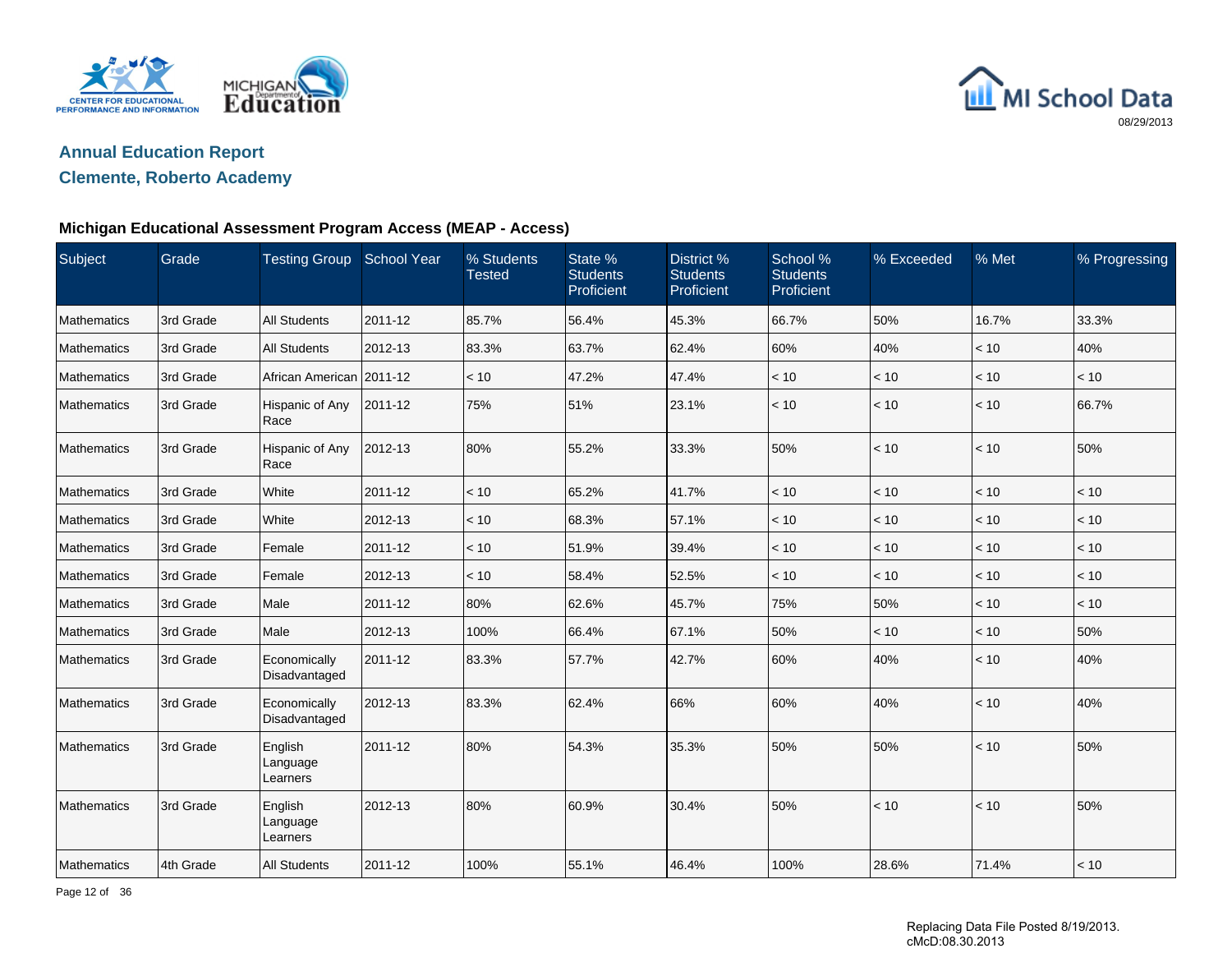



### **Clemente, Roberto Academy**

#### **Michigan Educational Assessment Program Access (MEAP - Access)**

| Subject            | Grade     | <b>Testing Group</b>            | School Year | % Students<br><b>Tested</b> | State %<br><b>Students</b><br>Proficient | <b>District %</b><br><b>Students</b><br>Proficient | School %<br><b>Students</b><br>Proficient | % Exceeded | % Met | % Progressing |
|--------------------|-----------|---------------------------------|-------------|-----------------------------|------------------------------------------|----------------------------------------------------|-------------------------------------------|------------|-------|---------------|
| Mathematics        | 4th Grade | <b>All Students</b>             | 2012-13     | 100%                        | 57.5%                                    | 48.8%                                              | 75%                                       | 50%        | 25%   | 25%           |
| <b>Mathematics</b> | 4th Grade | African American 2011-12        |             | < 10                        | 49%                                      | 46.8%                                              | < 10                                      | < 10       | < 10  | < 10          |
| Mathematics        | 4th Grade | African American 2012-13        |             | < 10                        | 47%                                      | 50.4%                                              | < 10                                      | < 10       | < 10  | < 10          |
| <b>Mathematics</b> | 4th Grade | Hispanic of Any<br>Race         | 2011-12     | 100%                        | 53.6%                                    | 40%                                                | 100%                                      | < 10       | 100%  | < 10          |
| <b>Mathematics</b> | 4th Grade | Hispanic of Any<br>Race         | 2012-13     | 100%                        | 47.8%                                    | 47.6%                                              | 66.7%                                     | < 10       | < 10  | < 10          |
| <b>Mathematics</b> | 4th Grade | White                           | 2012-13     | < 10                        | 63.6%                                    | 35.7%                                              | < 10                                      | < 10       | < 10  | < 10          |
| <b>Mathematics</b> | 4th Grade | Female                          | 2011-12     | < 10                        | 53.4%                                    | 39.5%                                              | < 10                                      | < 10       | < 10  | < 10          |
| Mathematics        | 4th Grade | Female                          | 2012-13     | 100%                        | 56.8%                                    | 60%                                                | 66.7%                                     | < 10       | 66.7% | < 10          |
| Mathematics        | 4th Grade | Male                            | 2011-12     | 100%                        | 58.9%                                    | 49%                                                | 100%                                      | < 10       | 80%   | < 10          |
| Mathematics        | 4th Grade | Male                            | 2012-13     | 100%                        | 57.9%                                    | 42.6%                                              | 80%                                       | 80%        | < 10  | < 10          |
| <b>Mathematics</b> | 4th Grade | Economically<br>Disadvantaged   | 2011-12     | 100%                        | 54.6%                                    | 43.1%                                              | 100%                                      | < 10       | 80%   | $\vert$ < 10  |
| <b>Mathematics</b> | 4th Grade | Economically<br>Disadvantaged   | 2012-13     | 100%                        | 55.5%                                    | 50%                                                | 75%                                       | 50%        | 25%   | 25%           |
| Mathematics        | 4th Grade | English<br>Language<br>Learners | 2011-12     | < 10                        | 52.4%                                    | 34.8%                                              | < 10                                      | < 10       | < 10  | < 10          |
| Mathematics        | 4th Grade | English<br>Language<br>Learners | 2012-13     | 100%                        | 54.7%                                    | 48%                                                | 71.4%                                     | 42.9%      | < 10  | < 10          |
| Mathematics        | 5th Grade | <b>All Students</b>             | 2011-12     | 100%                        | 59.9%                                    | 43.3%                                              | 66.7%                                     | < 10       | 66.7% | 33.3%         |
| Mathematics        | 5th Grade | <b>All Students</b>             | 2012-13     | 90.9%                       | 58.5%                                    | 49%                                                | 70%                                       | 30%        | 40%   | 30%           |

Page 13 of 36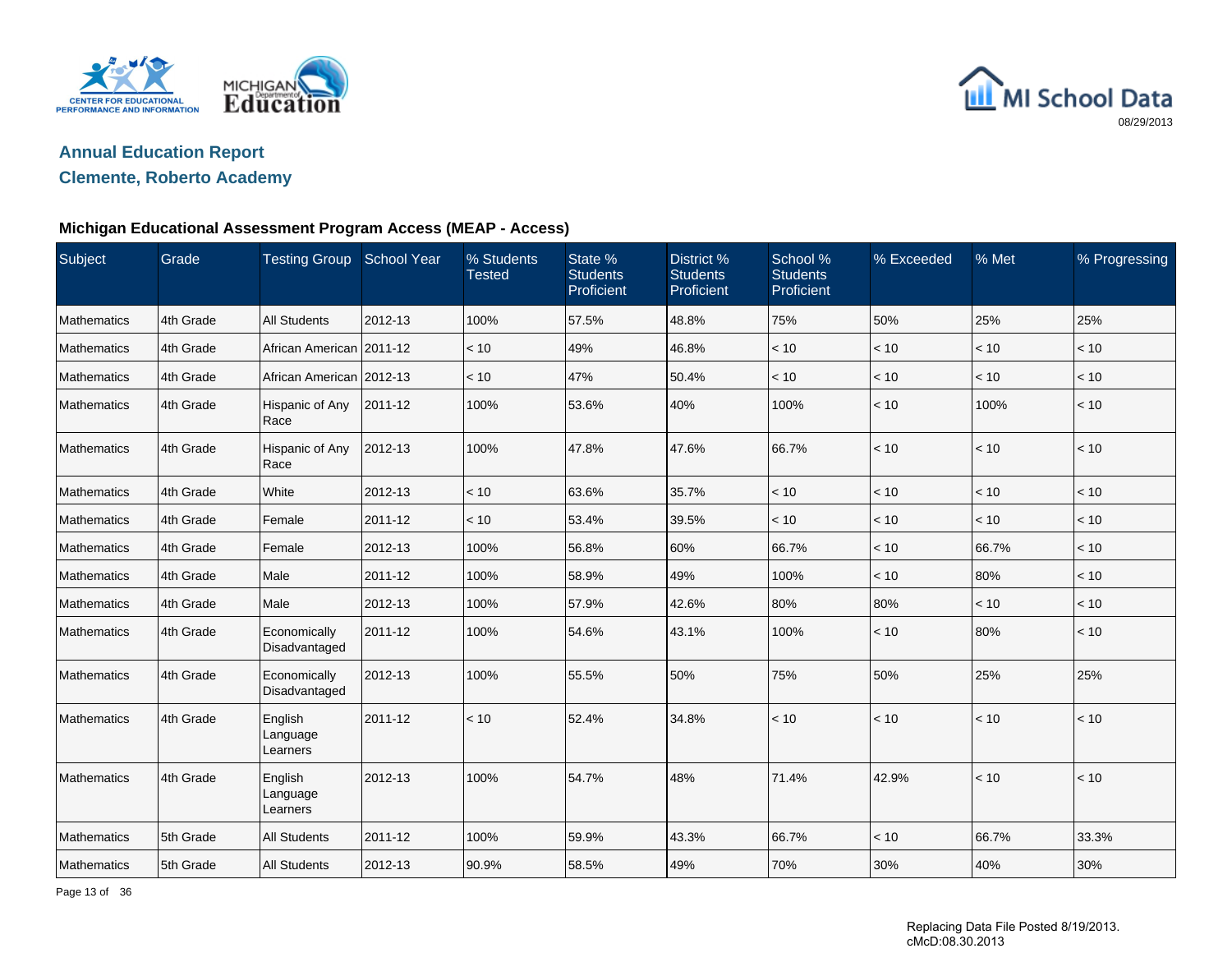



### **Clemente, Roberto Academy**

#### **Michigan Educational Assessment Program Access (MEAP - Access)**

| Subject     | Grade     | <b>Testing Group</b>            | School Year | % Students<br><b>Tested</b> | State %<br><b>Students</b><br>Proficient | District %<br><b>Students</b><br>Proficient | School %<br><b>Students</b><br>Proficient | % Exceeded   | % Met | % Progressing |
|-------------|-----------|---------------------------------|-------------|-----------------------------|------------------------------------------|---------------------------------------------|-------------------------------------------|--------------|-------|---------------|
| Mathematics | 5th Grade | African American   2012-13      |             | < 10                        | 47.4%                                    | 48.8%                                       | < 10                                      | < 10         | < 10  | < 10          |
| Mathematics | 5th Grade | Hispanic of Any<br>Race         | 2011-12     | 100%                        | 63.4%                                    | 56.3%                                       | < 10                                      | < 10         | < 10  | < 10          |
| Mathematics | 5th Grade | Hispanic of Any<br>Race         | 2012-13     | 88.9%                       | 54.1%                                    | 43.3%                                       | 62.5%                                     | 25%          | 37.5% | 37.5%         |
| Mathematics | 5th Grade | White                           | 2011-12     | < 10                        | 67.5%                                    | 77.8%                                       | < 10                                      | < 10         | < 10  | < 10          |
| Mathematics | 5th Grade | White                           | 2012-13     | < 10                        | 64%                                      | 83.3%                                       | < 10                                      | < 10         | < 10  | < 10          |
| Mathematics | 5th Grade | Female                          | 2011-12     | < 10                        | 59.2%                                    | 37.2%                                       | < 10                                      | < 10         | < 10  | < 10          |
| Mathematics | 5th Grade | Female                          | 2012-13     | 66.7%                       | 55.1%                                    | 53.6%                                       | < 10                                      | < 10         | < 10  | < 10          |
| Mathematics | 5th Grade | Male                            | 2011-12     | 100%                        | 64%                                      | 50%                                         | 60%                                       | < 10         | 60%   | 40%           |
| Mathematics | 5th Grade | Male                            | 2012-13     | 100%                        | 60.4%                                    | 46.5%                                       | 75%                                       | 37.5%        | 37.5% | 25%           |
| Mathematics | 5th Grade | Economically<br>Disadvantaged   | 2011-12     | 100%                        | 59.3%                                    | 44.9%                                       | 66.7%                                     | < 10         | 66.7% | 33.3%         |
| Mathematics | 5th Grade | Economically<br>Disadvantaged   | 2012-13     | 90.9%                       | 55.7%                                    | 49.4%                                       | 70%                                       | 30%          | 40%   | 30%           |
| Mathematics | 5th Grade | English<br>Language<br>Learners | 2011-12     | 100%                        | 56.5%                                    | 57.1%                                       | < 10                                      | $\vert$ < 10 | < 10  | < 10          |
| Mathematics | 5th Grade | English<br>Language<br>Learners | 2012-13     | 87.5%                       | 57.1%                                    | 41.4%                                       | 57.1%                                     | 28.6%        | 28.6% | 42.9%         |
| Reading     | 3rd Grade | <b>All Students</b>             | 2011-12     | 85.7%                       | 42.1%                                    | 44.6%                                       | 50%                                       | < 10         | 50%   | 50%           |
| Reading     | 3rd Grade | <b>All Students</b>             | 2012-13     | 83.3%                       | 39.3%                                    | 41.4%                                       | 40%                                       | < 10         | < 10  | 60%           |
| Reading     | 3rd Grade | African American 2011-12        |             | < 10                        | 43.5%                                    | 47.5%                                       | < 10                                      | $\leq 10$    | < 10  | < 10          |

Page 14 of 36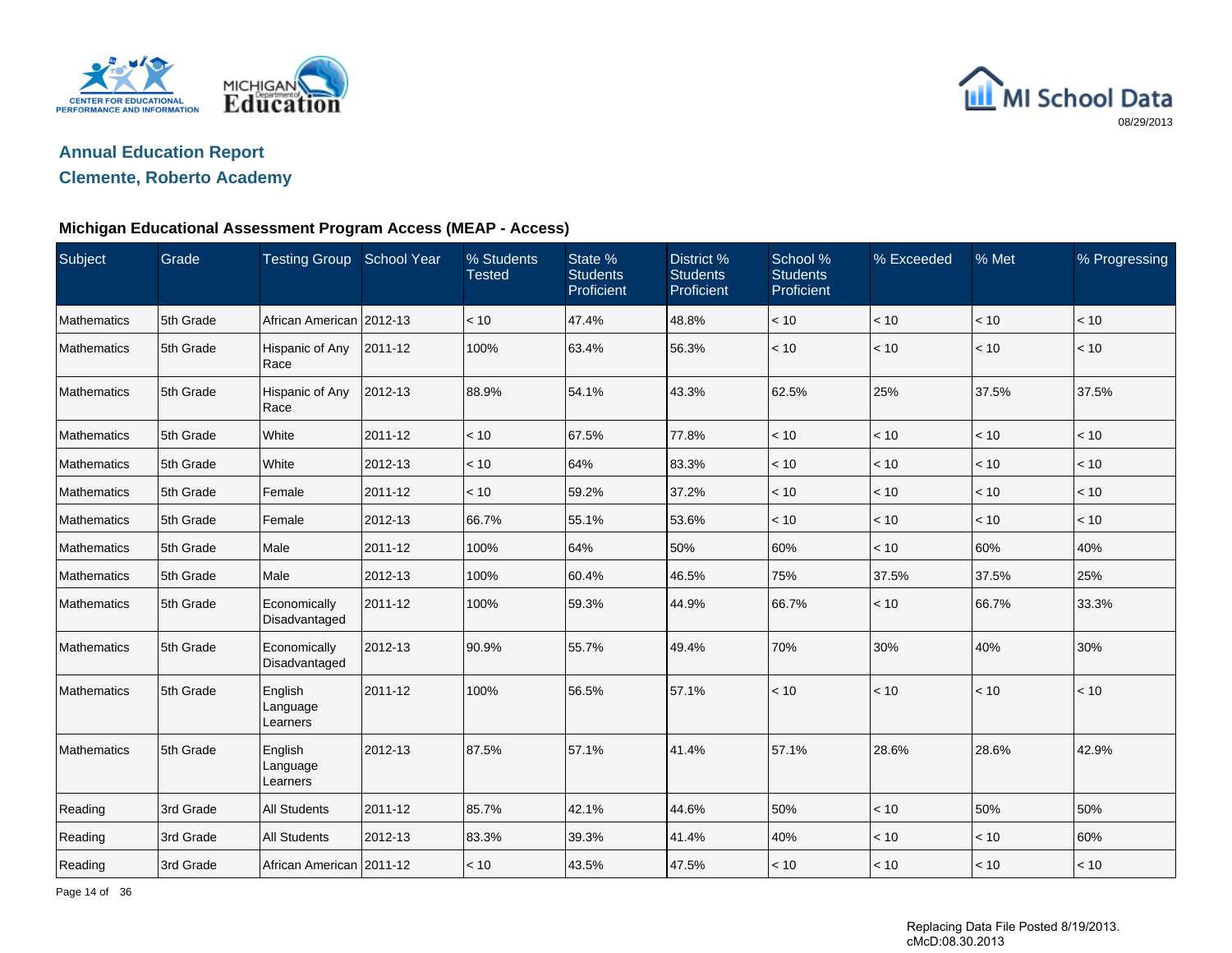



### **Clemente, Roberto Academy**

#### **Michigan Educational Assessment Program Access (MEAP - Access)**

| Subject | Grade     | <b>Testing Group</b>            | <b>School Year</b> | % Students<br><b>Tested</b> | State %<br><b>Students</b><br>Proficient | District %<br><b>Students</b><br>Proficient | School %<br><b>Students</b><br>Proficient | % Exceeded   | % Met | % Progressing |
|---------|-----------|---------------------------------|--------------------|-----------------------------|------------------------------------------|---------------------------------------------|-------------------------------------------|--------------|-------|---------------|
| Reading | 3rd Grade | Hispanic of Any<br>Race         | 2011-12            | 75%                         | 33.6%                                    | 23.1%                                       | < 10                                      | < 10         | < 10  | 66.7%         |
| Reading | 3rd Grade | Hispanic of Any<br>Race         | 2012-13            | 80%                         | 30.8%                                    | 28.6%                                       | < 10                                      | < 10         | < 10  | 75%           |
| Reading | 3rd Grade | White                           | 2011-12            | < 10                        | 42.3%                                    | 27.3%                                       | $<10$                                     | $<10$        | < 10  | $<10$         |
| Reading | 3rd Grade | <b>White</b>                    | 2012-13            | < 10                        | 42.8%                                    | 42.9%                                       | < 10                                      | < 10         | < 10  | < 10          |
| Reading | 3rd Grade | Female                          | 2011-12            | < 10                        | 43.8%                                    | 45.7%                                       | < 10                                      | < 10         | < 10  | < 10          |
| Reading | 3rd Grade | Female                          | 2012-13            | < 10                        | 41.5%                                    | 38.1%                                       | < 10                                      | < 10         | < 10  | < 10          |
| Reading | 3rd Grade | Male                            | 2011-12            | 80%                         | 40.8%                                    | 40.6%                                       | 50%                                       | < 10         | 50%   | 50%           |
| Reading | 3rd Grade | Male                            | 2012-13            | 100%                        | 38.3%                                    | 43%                                         | 50%                                       | $<10$        | < 10  | 50%           |
| Reading | 3rd Grade | Economically<br>Disadvantaged   | 2011-12            | 83.3%                       | 39.1%                                    | 42.3%                                       | 40%                                       | < 10         | 40%   | 60%           |
| Reading | 3rd Grade | Economically<br>Disadvantaged   | 2012-13            | 83.3%                       | 34.6%                                    | 43.1%                                       | 40%                                       | < 10         | < 10  | 60%           |
| Reading | 3rd Grade | English<br>Language<br>Learners | 2011-12            | 80%                         | 40.4%                                    | 23.5%                                       | 50%                                       | $\vert$ < 10 | 50%   | 50%           |
| Reading | 3rd Grade | English<br>Language<br>Learners | 2012-13            | 80%                         | 31.3%                                    | 30.4%                                       | < 10                                      | $\vert$ < 10 | < 10  | 75%           |
| Reading | 4th Grade | <b>All Students</b>             | 2011-12            | 100%                        | 45.8%                                    | 38.1%                                       | 85.7%                                     | 42.9%        | 42.9% | 14.3%         |
| Reading | 4th Grade | <b>All Students</b>             | 2012-13            | 100%                        | 46.3%                                    | 39.9%                                       | 37.5%                                     | < 10         | 25%   | 62.5%         |
| Reading | 4th Grade | African American 2011-12        |                    | < 10                        | 39.7%                                    | 39.2%                                       | < 10                                      | < 10         | < 10  | < 10          |
| Reading | 4th Grade | African American 2012-13        |                    | < 10                        | 36.3%                                    | 45.1%                                       | < 10                                      | $\leq 10$    | < 10  | < 10          |

Page 15 of 36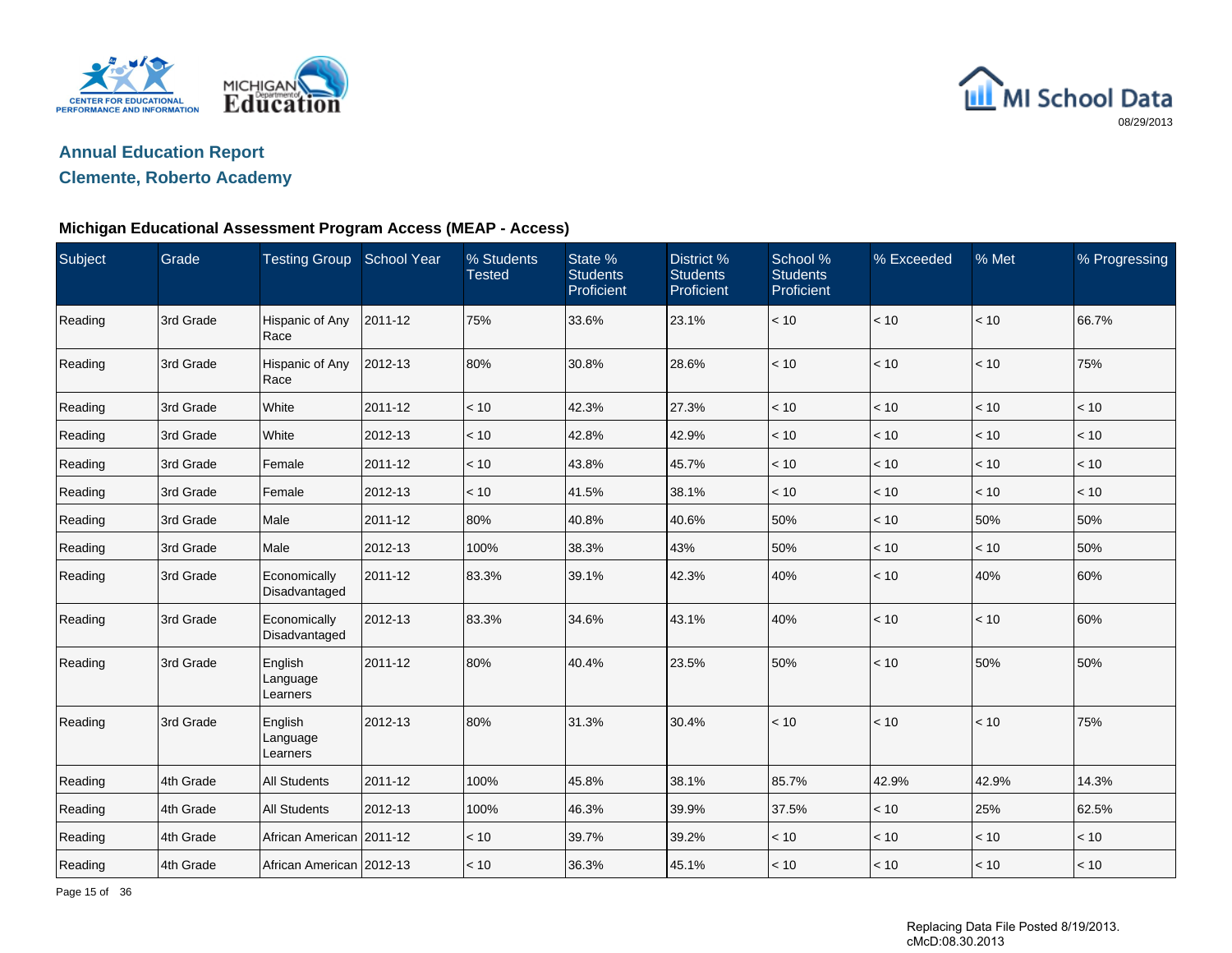



### **Clemente, Roberto Academy**

#### **Michigan Educational Assessment Program Access (MEAP - Access)**

| Subject | Grade     | <b>Testing Group</b>            | <b>School Year</b> | % Students<br><b>Tested</b> | State %<br><b>Students</b><br>Proficient | District %<br><b>Students</b><br>Proficient | School %<br><b>Students</b><br>Proficient | % Exceeded   | % Met | % Progressing |
|---------|-----------|---------------------------------|--------------------|-----------------------------|------------------------------------------|---------------------------------------------|-------------------------------------------|--------------|-------|---------------|
| Reading | 4th Grade | Hispanic of Any<br>Race         | 2011-12            | 100%                        | 42%                                      | 32%                                         | < 10                                      | < 10         | $<10$ | $<10$         |
| Reading | 4th Grade | Hispanic of Any<br>Race         | 2012-13            | 100%                        | 36.3%                                    | 14.3%                                       | < 10                                      | < 10         | < 10  | 83.3%         |
| Reading | 4th Grade | White                           | 2012-13            | < 10                        | 51.4%                                    | 28.6%                                       | < 10                                      | < 10         | $<10$ | < 10          |
| Reading | 4th Grade | Female                          | 2011-12            | < 10                        | 46.6%                                    | 44.4%                                       | < 10                                      | < 10         | < 10  | < 10          |
| Reading | 4th Grade | Female                          | 2012-13            | 100%                        | 50.8%                                    | 45.8%                                       | < 10                                      | < 10         | < 10  | 66.7%         |
| Reading | 4th Grade | Male                            | 2011-12            | 100%                        | 47.6%                                    | 34.3%                                       | 80%                                       | 40%          | 40%   | < 10          |
| Reading | 4th Grade | Male                            | 2012-13            | 100%                        | 44%                                      | 36.7%                                       | 40%                                       | < 10         | < 10  | 60%           |
| Reading | 4th Grade | Economically<br>Disadvantaged   | 2011-12            | 100%                        | 44.5%                                    | 35.6%                                       | 80%                                       | < 10         | < 10  | < 10          |
| Reading | 4th Grade | Economically<br>Disadvantaged   | 2012-13            | 100%                        | 43.3%                                    | 38.9%                                       | 37.5%                                     | < 10         | 25%   | 62.5%         |
| Reading | 4th Grade | English<br>Language<br>Learners | 2011-12            | < 10                        | 39.2%                                    | 26.1%                                       | < 10                                      | $\vert$ < 10 | < 10  | < 10          |
| Reading | 4th Grade | English<br>Language<br>Learners | 2012-13            | 100%                        | 39.3%                                    | 20%                                         | < 10                                      | $ $ < 10     | < 10  | 71.4%         |
| Reading | 5th Grade | <b>All Students</b>             | 2011-12            | 100%                        | 55%                                      | 40.6%                                       | 16.7%                                     | 16.7%        | < 10  | 83.3%         |
| Reading | 5th Grade | <b>All Students</b>             | 2012-13            | 90.9%                       | 59.8%                                    | 53.3%                                       | 90%                                       | 50%          | 40%   | < 10          |
| Reading | 5th Grade | African American 2012-13        |                    | < 10                        | 50.4%                                    | 53.4%                                       | < 10                                      | < 10         | < 10  | < 10          |
| Reading | 5th Grade | Hispanic of Any<br>Race         | 2011-12            | 100%                        | 52.3%                                    | 36.8%                                       | < 10                                      | < 10         | < 10  | 75%           |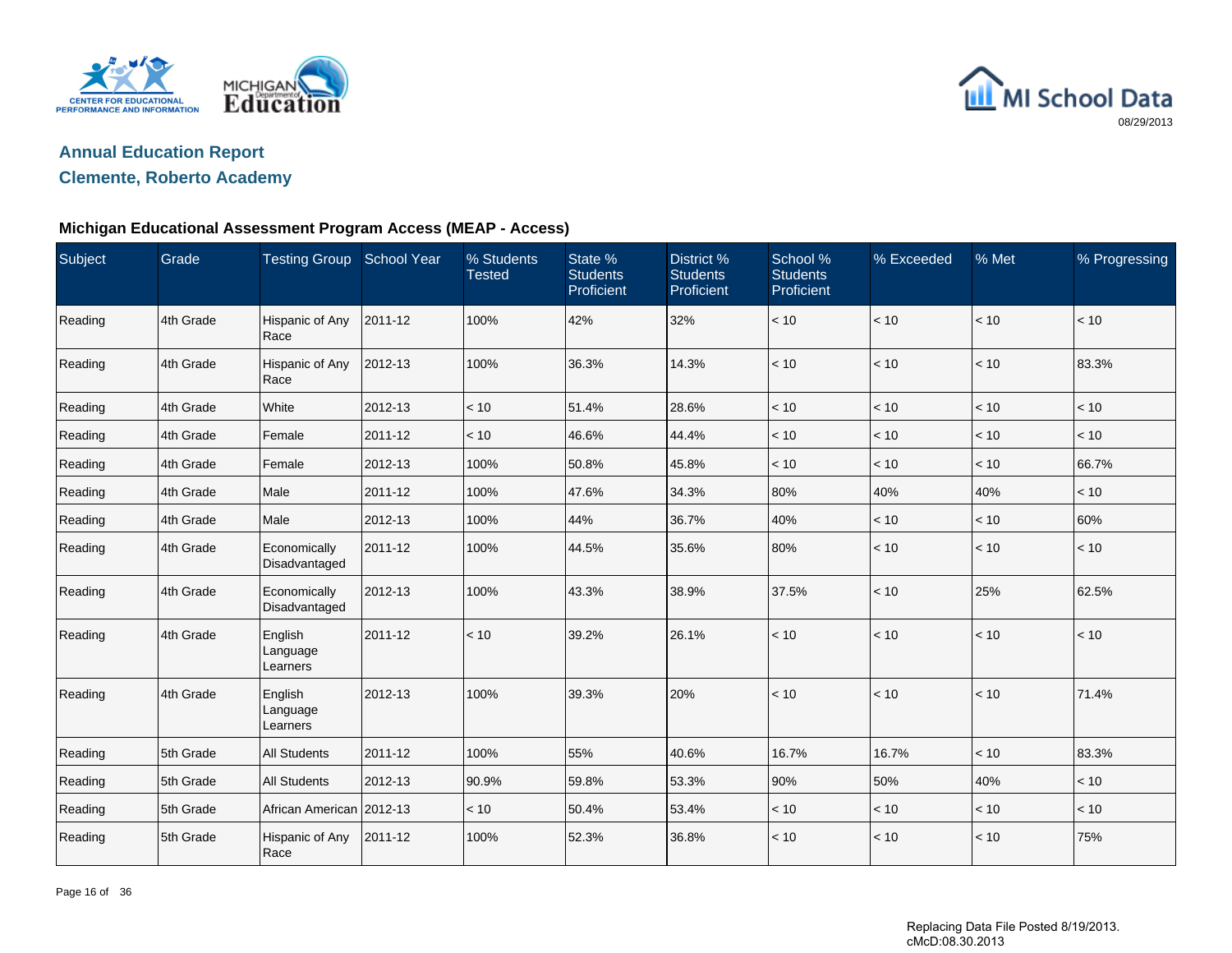



### **Clemente, Roberto Academy**

### **Michigan Educational Assessment Program Access (MEAP - Access)**

| Subject | Grade     | Testing Group School Year       |         | % Students<br><b>Tested</b> | State %<br><b>Students</b><br>Proficient | District %<br><b>Students</b><br>Proficient | School %<br><b>Students</b><br>Proficient | % Exceeded | % Met | % Progressing |
|---------|-----------|---------------------------------|---------|-----------------------------|------------------------------------------|---------------------------------------------|-------------------------------------------|------------|-------|---------------|
| Reading | 5th Grade | Hispanic of Any<br>Race         | 2012-13 | 88.9%                       | 56.6%                                    | 50%                                         | 87.5%                                     | 50%        | 37.5% | < 10          |
| Reading | 5th Grade | White                           | 2011-12 | < 10                        | 61.1%                                    | 37.5%                                       | < 10                                      | < 10       | < 10  | < 10          |
| Reading | 5th Grade | White                           | 2012-13 | < 10                        | 63.4%                                    | 50%                                         | < 10                                      | < 10       | < 10  | < 10          |
| Reading | 5th Grade | Female                          | 2011-12 | < 10                        | 57.3%                                    | 44.4%                                       | < 10                                      | < 10       | < 10  | < 10          |
| Reading | 5th Grade | Female                          | 2012-13 | 66.7%                       | 64.2%                                    | 61.8%                                       | 100%                                      | 100%       | < 10  | < 10          |
| Reading | 5th Grade | Male                            | 2011-12 | 100%                        | 56.8%                                    | 38.9%                                       | < 10                                      | < 10       | < 10  | 80%           |
| Reading | 5th Grade | Male                            | 2012-13 | 100%                        | 57.4%                                    | 48.9%                                       | 87.5%                                     | 37.5%      | 50%   | < 10          |
| Reading | 5th Grade | Economically<br>Disadvantaged   | 2011-12 | 100%                        | 52.8%                                    | 41.9%                                       | < 10                                      | < 10       | < 10  | 83.3%         |
| Reading | 5th Grade | Economically<br>Disadvantaged   | 2012-13 | 90.9%                       | 58%                                      | 52%                                         | 90%                                       | 50%        | 40%   | < 10          |
| Reading | 5th Grade | English<br>Language<br>Learners | 2011-12 | 100%                        | 53.9%                                    | 33.3%                                       | < 10                                      | < 10       | < 10  | 83.3%         |
| Reading | 5th Grade | English<br>Language<br>Learners | 2012-13 | 87.5%                       | 48%                                      | 48.3%                                       | 85.7%                                     | 42.9%      | 42.9% | < 10          |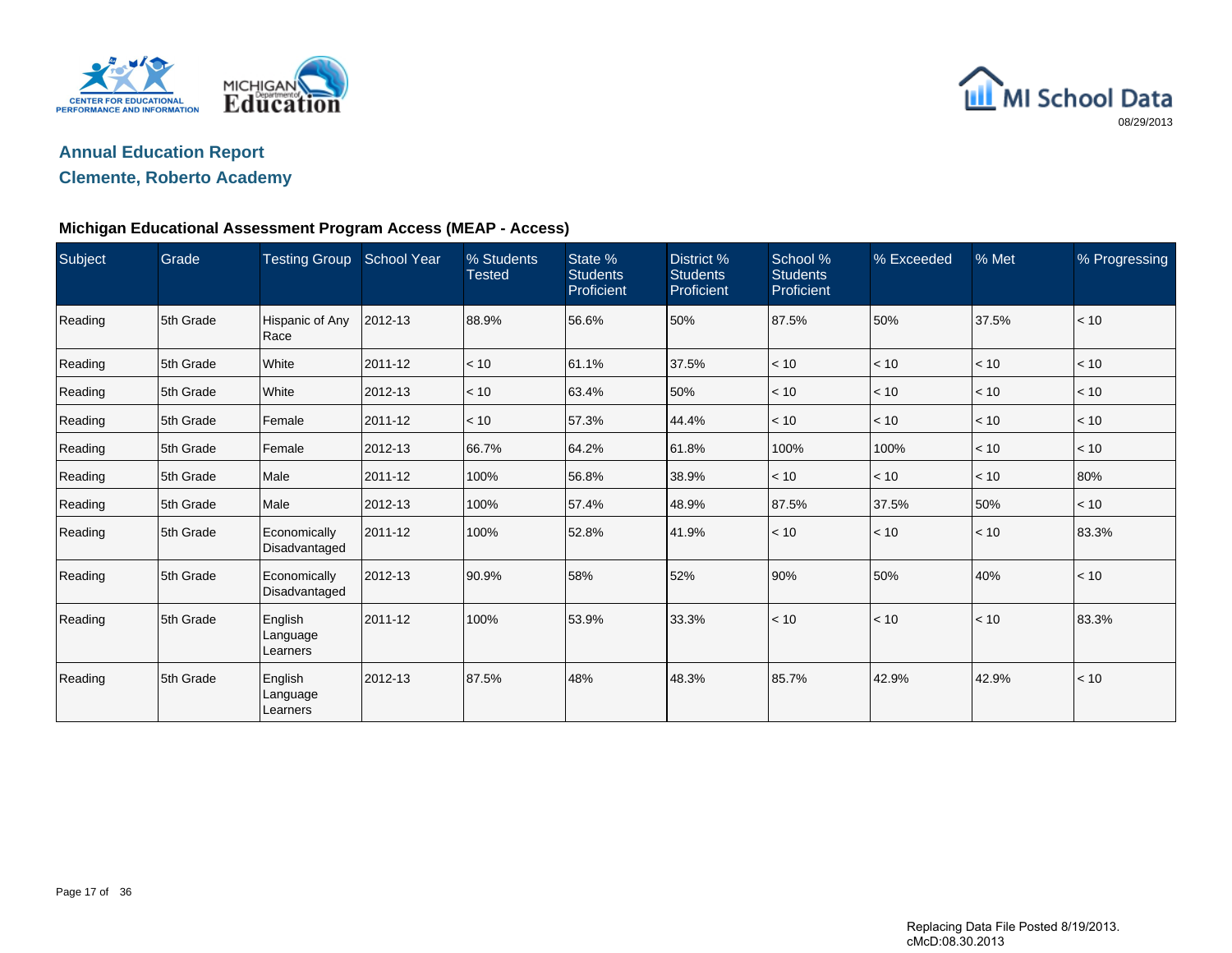



**Clemente, Roberto Academy**

### **MI-Access Functional Independence**

| Subject            | Grade | Testing Group School Year | % Students<br>Tested <sup>1</sup> | State %<br><b>Students</b><br>Proficient | District %<br><b>Students</b><br><b>Proficient</b> | School %<br><b>Students</b><br>Proficient | % Surpassed<br>(Level 1) | % Attained<br>(Level 2) | % Emerging<br>(Level 3) |
|--------------------|-------|---------------------------|-----------------------------------|------------------------------------------|----------------------------------------------------|-------------------------------------------|--------------------------|-------------------------|-------------------------|
| No Data to Display |       |                           |                                   |                                          |                                                    |                                           |                          |                         |                         |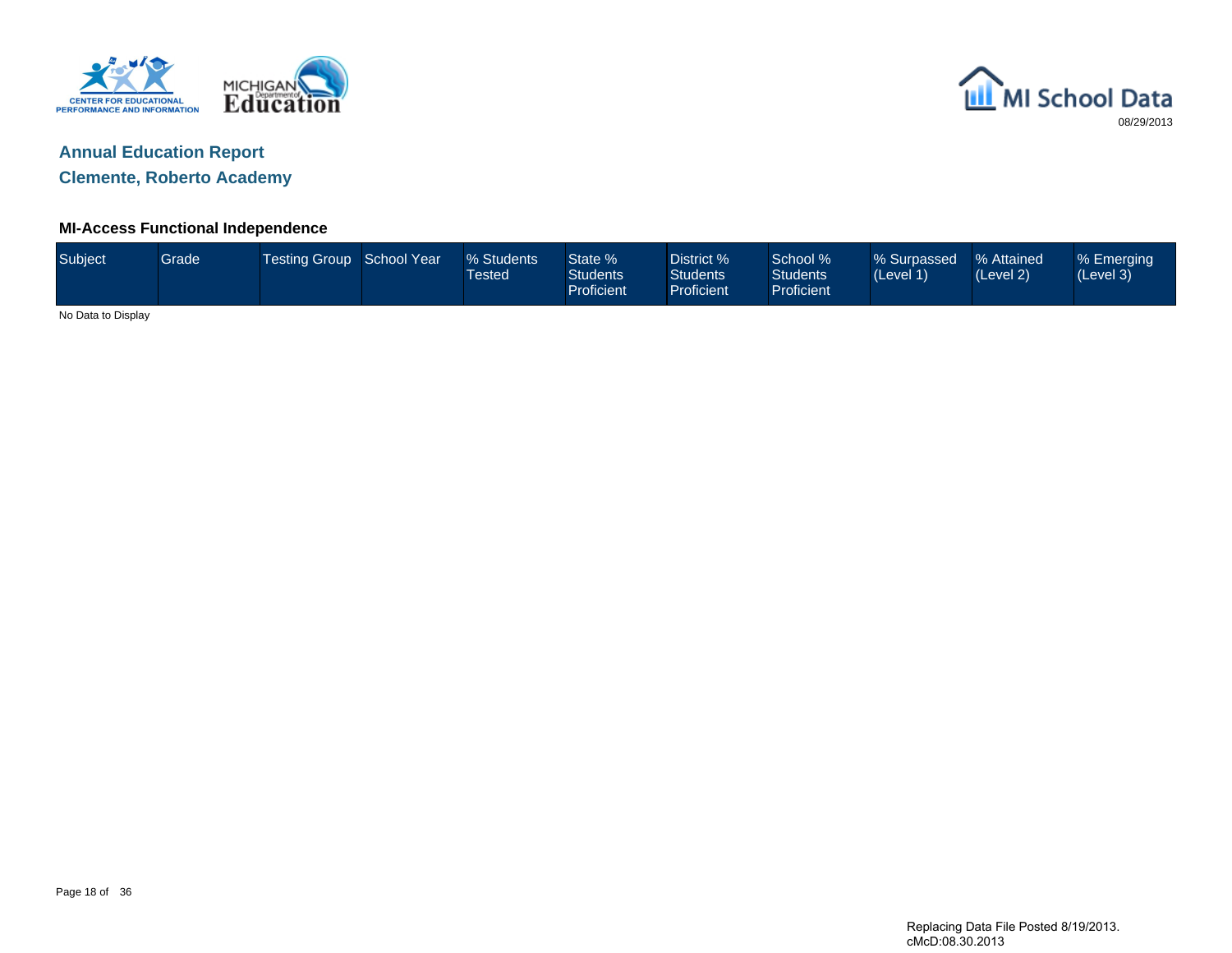



**Clemente, Roberto Academy**

### **MI-Access Supported Independence**

| Subject            | Grade | Testing Group School Year |  | % Students<br><b>Tested</b> | State %<br><b>Students</b><br>Proficient | District %<br><b>Students</b><br><b>Proficient</b> | School %<br><b>Students</b><br>Proficient | % Surpassed<br>(Level 1) | % Attained<br>(Level 2) | % Emerging<br>(Level 3) |
|--------------------|-------|---------------------------|--|-----------------------------|------------------------------------------|----------------------------------------------------|-------------------------------------------|--------------------------|-------------------------|-------------------------|
| No Data to Display |       |                           |  |                             |                                          |                                                    |                                           |                          |                         |                         |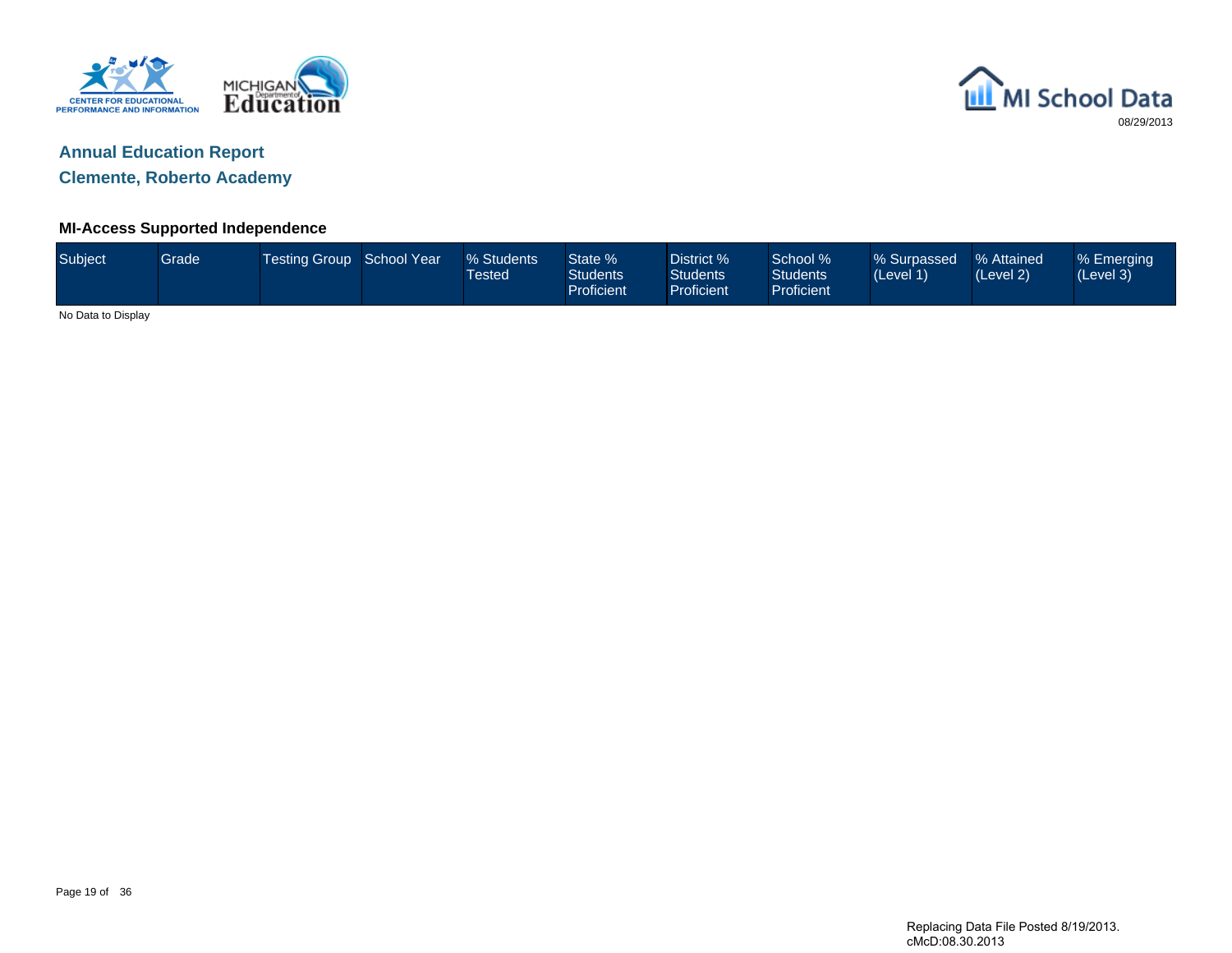



**Clemente, Roberto Academy**

### **MI-Access Participation**

| Subject            | Grade | Testing Group School Year | % Students<br>Tested | State %<br><b>Students</b><br><b>Proficient</b> | District %<br><b>Students</b><br>Proficient | School %<br><b>Students</b><br>Proficient | % Surpassed<br>(Level 1) | ■% Attained<br>(Level 2) | % Emerging<br>(Level 3) |
|--------------------|-------|---------------------------|----------------------|-------------------------------------------------|---------------------------------------------|-------------------------------------------|--------------------------|--------------------------|-------------------------|
| No Data to Display |       |                           |                      |                                                 |                                             |                                           |                          |                          |                         |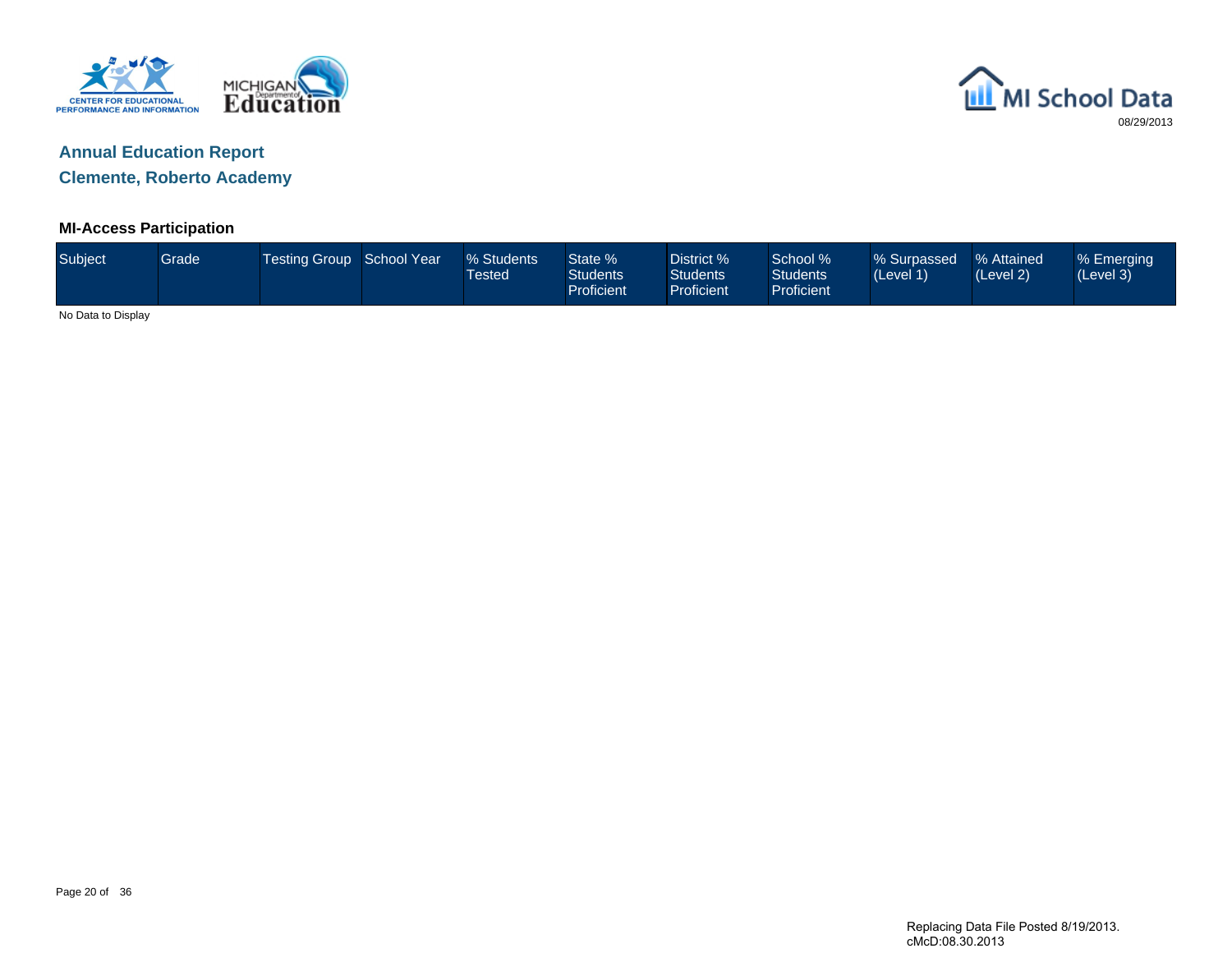





#### **Accountability Details Subject Data**

| <b>Testing Group</b>                         | Location        | Subject            | % Tested Total(Goal<br>95%) | % Proficient for<br>Accountability* |
|----------------------------------------------|-----------------|--------------------|-----------------------------|-------------------------------------|
| <b>All Students</b>                          | Statewide       | <b>Mathematics</b> | 98.7%                       | 58.2%                               |
| Bottom 30%                                   | Statewide       | <b>Mathematics</b> |                             | 11.2%                               |
| African American                             | Statewide       | Mathematics        | 96.9%                       | 32.7%                               |
| American Indian                              | Statewide       | <b>Mathematics</b> | 98.5%                       | 48.4%                               |
| Asian                                        | Statewide       | Mathematics        | 99.4%                       | 81.5%                               |
| Hispanic of Any Race                         | Statewide       | <b>Mathematics</b> | 98.6%                       | 45.9%                               |
| Native Hawaiian or Other<br>Pacific Islander | Statewide       | <b>Mathematics</b> | 97.4%                       | 64.9%                               |
| Two or More Races                            | Statewide       | <b>Mathematics</b> | 99.2%                       | 55.9%                               |
| White                                        | Statewide       | <b>Mathematics</b> | 99.2%                       | 64.4%                               |
| Economically Disadvantaged                   | Statewide       | <b>Mathematics</b> | 98.2%                       | 43.7%                               |
| English Language Learners                    | Statewide       | <b>Mathematics</b> | 98.9%                       | 36.9%                               |
| <b>Students With Disabilities</b>            | Statewide       | <b>Mathematics</b> | 97.8%                       | 32.5%                               |
| <b>All Students</b>                          | <b>District</b> | <b>Mathematics</b> | 96.3%                       | 37.1%                               |
| Bottom 30%                                   | <b>District</b> | <b>Mathematics</b> |                             | 7.1%                                |
| African American                             | <b>District</b> | <b>Mathematics</b> | 96.2%                       | 35.5%                               |
| American Indian                              | <b>District</b> | <b>Mathematics</b> | 93.9%                       | 31.4%                               |
| Asian                                        | District        | <b>Mathematics</b> | 98.8%                       | 62.5%                               |
| Hispanic of Any Race                         | <b>District</b> | <b>Mathematics</b> | 96.9%                       | 44.5%                               |
| Native Hawaiian or Other<br>Pacific Islander | <b>District</b> | <b>Mathematics</b> | 100%                        | 0%                                  |
| Two or More Races                            | District        | Mathematics        | 94.1%                       | 29.5%                               |
| White                                        | <b>District</b> | <b>Mathematics</b> | 96.2%                       | 39.8%                               |
| Economically Disadvantaged   District        |                 | <b>Mathematics</b> | 96.5%                       | 35.5%                               |
| English Language Learners                    | <b>District</b> | Mathematics        | 97.6%                       | 46.2%                               |
| <b>Students With Disabilities</b>            | <b>District</b> | Mathematics        | 92.2%                       | 28.3%                               |
| <b>All Students</b>                          | School          | <b>Mathematics</b> | 99.7%                       | 46.4%                               |
| Bottom 30%                                   | School          | <b>Mathematics</b> |                             | 3.8%                                |
| African American                             | School          | Mathematics        | 100%                        | 41.2%                               |
| American Indian                              | School          | <b>Mathematics</b> | 100%                        | 100%                                |
| Asian                                        | School          | Mathematics        | 100%                        | 100%                                |
| Hispanic of Any Race                         | School          | Mathematics        | 99.6%                       | 47.3%                               |

Page 21 of 36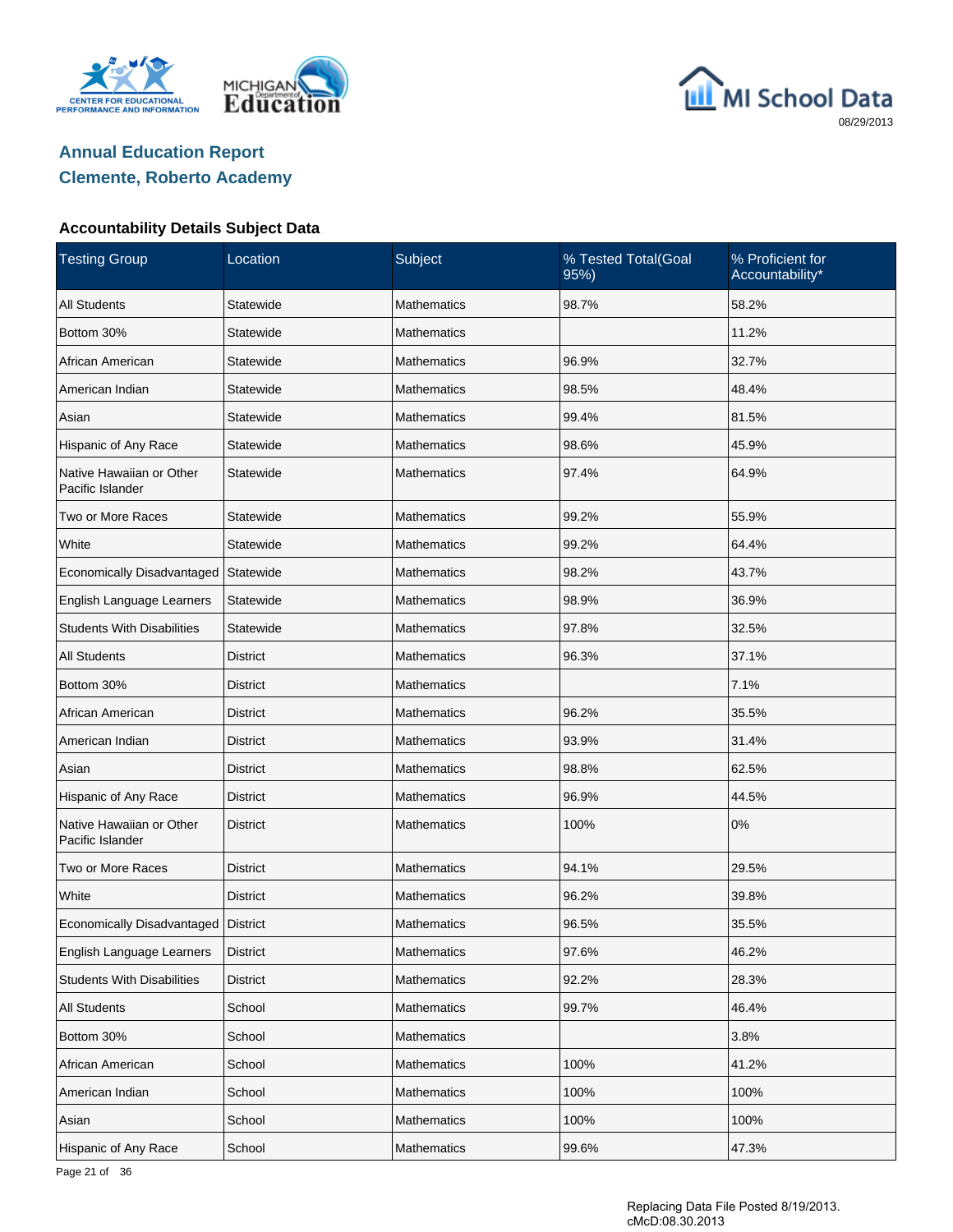





| <b>Testing Group</b>                         | Location        | Subject            | % Tested Total(Goal<br>95%) | % Proficient for<br>Accountability* |
|----------------------------------------------|-----------------|--------------------|-----------------------------|-------------------------------------|
| Two or More Races                            | School          | <b>Mathematics</b> | 100%                        | 20%                                 |
| White                                        | School          | <b>Mathematics</b> | 100%                        | 40%                                 |
| Economically Disadvantaged                   | School          | Mathematics        | 99.7%                       | 47%                                 |
| English Language Learners                    | School          | <b>Mathematics</b> | 99.6%                       | 46.9%                               |
| <b>Students With Disabilities</b>            | School          | <b>Mathematics</b> | 100%                        | 61.1%                               |
| <b>All Students</b>                          | Statewide       | Reading            | 99%                         | 83.1%                               |
| Bottom 30%                                   | Statewide       | Reading            |                             | 51.3%                               |
| African American                             | Statewide       | Reading            | 97.3%                       | 67.9%                               |
| American Indian                              | Statewide       | Reading            | 98.8%                       | 79.7%                               |
| Asian                                        | Statewide       | Reading            | 100.3%                      | 90.1%                               |
| Hispanic of Any Race                         | Statewide       | Reading            | 99.2%                       | 77%                                 |
| Native Hawaiian or Other<br>Pacific Islander | Statewide       | Reading            | 97.4%                       | 85.7%                               |
| Two or More Races                            | Statewide       | Reading            | 99.4%                       | 83.6%                               |
| White                                        | Statewide       | Reading            | 99.4%                       | 86.9%                               |
| Economically Disadvantaged                   | Statewide       | Reading            | 98.6%                       | 74.8%                               |
| English Language Learners                    | Statewide       | Reading            | 100.5%                      | 62.4%                               |
| <b>Students With Disabilities</b>            | Statewide       | Reading            | 98.1%                       | 51.8%                               |
| All Students                                 | District        | Reading            | 96.8%                       | 67.4%                               |
| Bottom 30%                                   | <b>District</b> | Reading            |                             | 16.8%                               |
| African American                             | District        | Reading            | 96.9%                       | 66.5%                               |
| American Indian                              | <b>District</b> | Reading            | 95.5%                       | 74.5%                               |
| Asian                                        | District        | Reading            | 88.5%                       | 78.8%                               |
| Hispanic of Any Race                         | <b>District</b> | Reading            | 97.3%                       | 71.4%                               |
| Native Hawaiian or Other<br>Pacific Islander | District        | Reading            | 100%                        | 100%                                |
| Two or More Races                            | <b>District</b> | Reading            | 94.1%                       | 68.9%                               |
| White                                        | District        | Reading            | 96.2%                       | 69%                                 |
| Economically Disadvantaged                   | <b>District</b> | Reading            | 96.9%                       | 66%                                 |
| English Language Learners                    | District        | Reading            | 96.8%                       | 72%                                 |
| <b>Students With Disabilities</b>            | District        | Reading            | 92.7%                       | 40.9%                               |
| All Students                                 | School          | Reading            | 99.7%                       | 73.9%                               |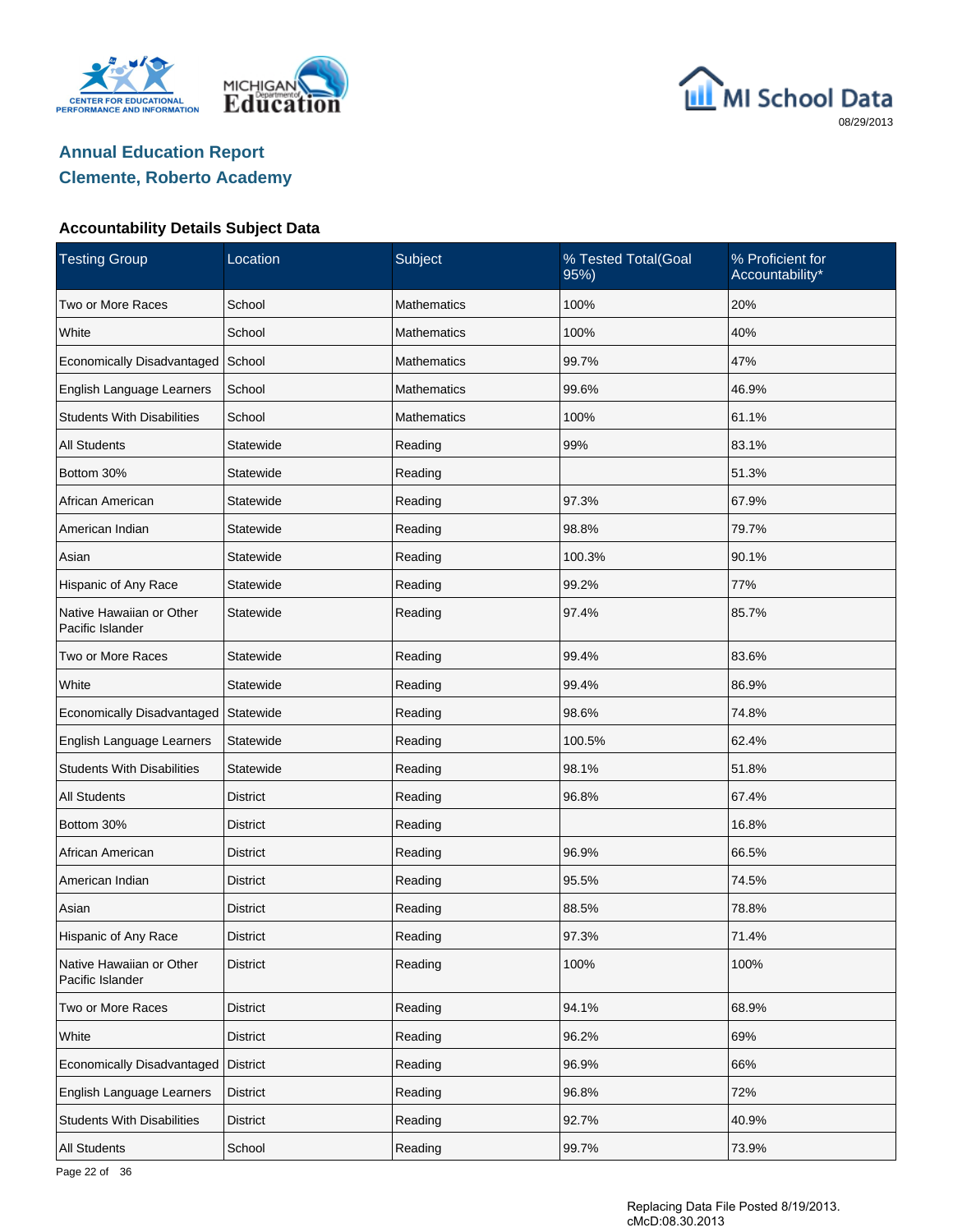





| <b>Testing Group</b>                         | Location        | Subject | % Tested Total(Goal<br>95%) | % Proficient for<br>Accountability* |
|----------------------------------------------|-----------------|---------|-----------------------------|-------------------------------------|
| Bottom 30%                                   | School          | Reading |                             | 22.9%                               |
| African American                             | School          | Reading | 100%                        | 58.8%                               |
| American Indian                              | School          | Reading | 100%                        | 100%                                |
| Asian                                        | School          | Reading | 100%                        | 100%                                |
| Hispanic of Any Race                         | School          | Reading | 99.6%                       | 74.8%                               |
| Two or More Races                            | School          | Reading | 100%                        | 80%                                 |
| White                                        | School          | Reading | 100%                        | 70%                                 |
| Economically Disadvantaged                   | School          | Reading | 99.7%                       | 73.8%                               |
| English Language Learners                    | School          | Reading | 99.6%                       | 73.4%                               |
| <b>Students With Disabilities</b>            | School          | Reading | 100%                        | 44.4%                               |
| <b>All Students</b>                          | Statewide       | Science | 97.9%                       | 38.6%                               |
| Bottom 30%                                   | Statewide       | Science |                             | $1\%$                               |
| African American                             | Statewide       | Science | 94.8%                       | 12.8%                               |
| American Indian                              | Statewide       | Science | 97.5%                       | 29.4%                               |
| Asian                                        | Statewide       | Science | 99.1%                       | 57.4%                               |
| Hispanic of Any Race                         | Statewide       | Science | 97.9%                       | 22.9%                               |
| Native Hawaiian or Other<br>Pacific Islander | Statewide       | Science | 93.7%                       | 49.2%                               |
| Two or More Races                            | Statewide       | Science | 98.7%                       | 35.7%                               |
| White                                        | Statewide       | Science | 98.7%                       | 45%                                 |
| Economically Disadvantaged                   | Statewide       | Science | 97%                         | 22.9%                               |
| English Language Learners                    | Statewide       | Science | 98%                         | 7.6%                                |
| <b>Students With Disabilities</b>            | Statewide       | Science | 96.5%                       | 15.1%                               |
| <b>All Students</b>                          | District        | Science | 94.1%                       | 11.7%                               |
| Bottom 30%                                   | <b>District</b> | Science |                             | 0.6%                                |
| African American                             | <b>District</b> | Science | 94.2%                       | 11.3%                               |
| American Indian                              | <b>District</b> | Science | 95.2%                       | 14.3%                               |
| Asian                                        | <b>District</b> | Science | 98%                         | 33.6%                               |
| Hispanic of Any Race                         | <b>District</b> | Science | 92.8%                       | 11.8%                               |
| Native Hawaiian or Other<br>Pacific Islander | <b>District</b> | Science | 100%                        | $0\%$                               |
| Two or More Races                            | <b>District</b> | Science | 100%                        | 9.1%                                |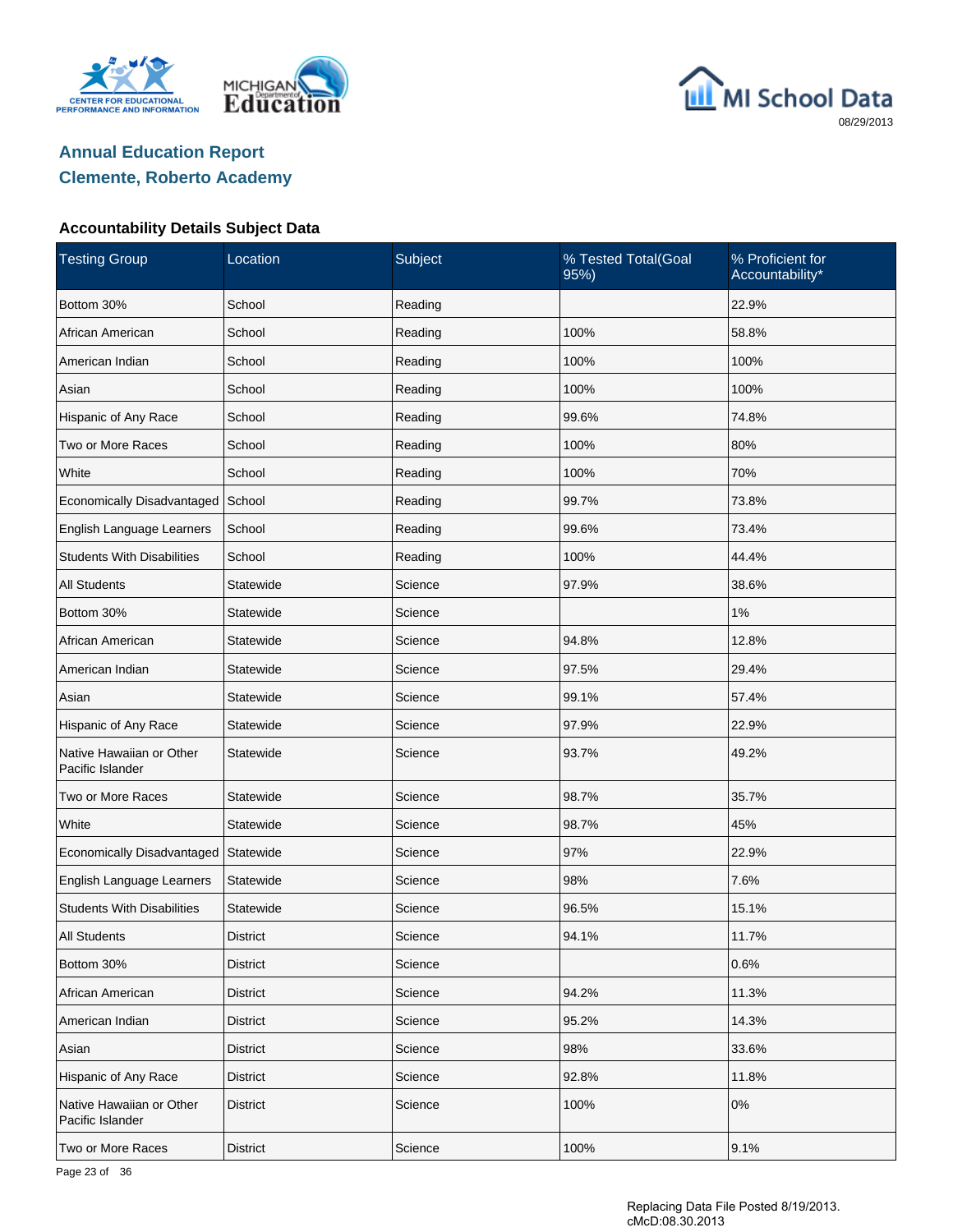





| <b>Testing Group</b>                         | Location        | Subject               | % Tested Total(Goal<br>95%) | % Proficient for<br>Accountability* |
|----------------------------------------------|-----------------|-----------------------|-----------------------------|-------------------------------------|
| White                                        | <b>District</b> | Science               | 94.8%                       | 13.6%                               |
| Economically Disadvantaged                   | <b>District</b> | Science               | 94.3%                       | 10%                                 |
| English Language Learners                    | <b>District</b> | Science               | 94.6%                       | 13.4%                               |
| <b>Students With Disabilities</b>            | <b>District</b> | Science               | 86.4%                       | 9.1%                                |
| <b>All Students</b>                          | School          | Science               | 100%                        | 6%                                  |
| Bottom 30%                                   | School          | Science               |                             | 0%                                  |
| African American                             | School          | Science               | 100%                        | 0%                                  |
| American Indian                              | School          | Science               | 100%                        | 0%                                  |
| Hispanic of Any Race                         | School          | Science               | 100%                        | 6.9%                                |
| Two or More Races                            | School          | Science               |                             | 0%                                  |
| White                                        | School          | Science               | 100%                        | 0%                                  |
| Economically Disadvantaged                   | School          | Science               | 100%                        | 6.1%                                |
| English Language Learners                    | School          | Science               | 100%                        | 5.7%                                |
| <b>Students With Disabilities</b>            | School          | Science               | 100%                        | 0%                                  |
| <b>All Students</b>                          | Statewide       | <b>Social Studies</b> | 96.7%                       | 57.5%                               |
| Bottom 30%                                   | Statewide       | <b>Social Studies</b> |                             | 8.8%                                |
| African American                             | Statewide       | <b>Social Studies</b> | 92.4%                       | 27.9%                               |
| American Indian                              | Statewide       | <b>Social Studies</b> | 95.9%                       | 52.3%                               |
| Asian                                        | Statewide       | <b>Social Studies</b> | 99%                         | 73.6%                               |
| Hispanic of Any Race                         | Statewide       | <b>Social Studies</b> | 96.1%                       | 43%                                 |
| Native Hawaiian or Other<br>Pacific Islander | Statewide       | <b>Social Studies</b> | 93.2%                       | 59.7%                               |
| Two or More Races                            | Statewide       | <b>Social Studies</b> | 97.6%                       | 53.5%                               |
| White                                        | Statewide       | <b>Social Studies</b> | 98%                         | 64.7%                               |
| Economically Disadvantaged                   | Statewide       | <b>Social Studies</b> | 95.1%                       | 40.3%                               |
| English Language Learners                    | Statewide       | <b>Social Studies</b> | 96.4%                       | 19.6%                               |
| <b>Students With Disabilities</b>            | Statewide       | Social Studies        | 91.9%                       | 22.3%                               |
| <b>All Students</b>                          | District        | <b>Social Studies</b> | 88.6%                       | 22.6%                               |
| Bottom 30%                                   | <b>District</b> | Social Studies        |                             | 0%                                  |
| African American                             | <b>District</b> | <b>Social Studies</b> | 88.5%                       | 21.4%                               |
| American Indian                              | <b>District</b> | Social Studies        | 90.9%                       | 33.3%                               |
| Asian<br>Page 24 of 36                       | <b>District</b> | Social Studies        | 97.6%                       | 48.4%                               |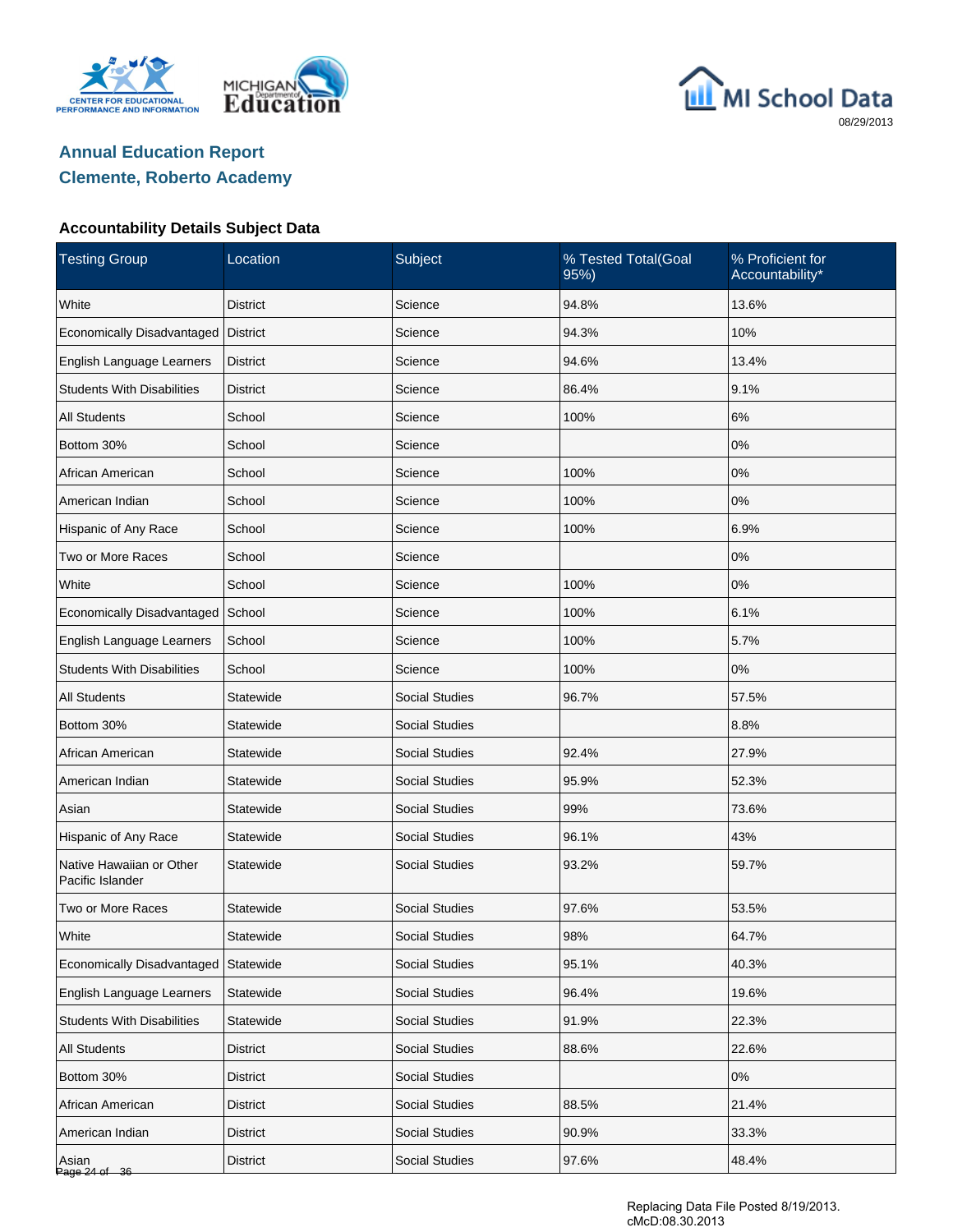





| <b>Testing Group</b>                         | Location        | Subject               | % Tested Total(Goal<br>95%) | % Proficient for<br>Accountability* |
|----------------------------------------------|-----------------|-----------------------|-----------------------------|-------------------------------------|
| Hispanic of Any Race                         | <b>District</b> | <b>Social Studies</b> | 88.7%                       | 28.8%                               |
| Native Hawaiian or Other<br>Pacific Islander | <b>District</b> | <b>Social Studies</b> | 100%                        | 0%                                  |
| Two or More Races                            | District        | <b>Social Studies</b> | 85.7%                       | 31.6%                               |
| White                                        | District        | <b>Social Studies</b> | 88.5%                       | 22.5%                               |
| Economically Disadvantaged                   | <b>District</b> | <b>Social Studies</b> | 88.2%                       | 19.6%                               |
| English Language Learners                    | District        | <b>Social Studies</b> | 90.8%                       | 30.5%                               |
| <b>Students With Disabilities</b>            | District        | <b>Social Studies</b> | 71.2%                       | 4.4%                                |
| All Students                                 | Statewide       | Writing               | 98.2%                       | 69.4%                               |
| Bottom 30%                                   | Statewide       | Writing               |                             | 21.9%                               |
| African American                             | Statewide       | Writing               | 95.6%                       | 48.8%                               |
| American Indian                              | Statewide       | Writing               | 97.7%                       | 61.6%                               |
| Asian                                        | Statewide       | Writing               | 98.9%                       | 82.9%                               |
| Hispanic of Any Race                         | Statewide       | Writing               | 98%                         | 59.7%                               |
| Native Hawaiian or Other<br>Pacific Islander | Statewide       | Writing               | 94.5%                       | 74.4%                               |
| Two or More Races                            | Statewide       | Writing               | 98.9%                       | 68.5%                               |
| White                                        | Statewide       | Writing               | 98.9%                       | 74.3%                               |
| Economically Disadvantaged                   | Statewide       | Writing               | 97.3%                       | 55.7%                               |
| English Language Learners                    | Statewide       | Writing               | 97.3%                       | 42.1%                               |
| <b>Students With Disabilities</b>            | Statewide       | Writing               | 96.6%                       | 27.9%                               |
| <b>All Students</b>                          | District        | Writing               | 95.1%                       | 43.4%                               |
| Bottom 30%                                   | <b>District</b> | Writing               |                             | $0\%$                               |
| African American                             | <b>District</b> | Writing               | 95.4%                       | 42.4%                               |
| American Indian                              | <b>District</b> | Writing               | 97.2%                       | 59.4%                               |
| Asian                                        | <b>District</b> | Writing               | 87.6%                       | 62.1%                               |
| Hispanic of Any Race                         | District        | Writing               | 93.8%                       | 49.6%                               |
| Native Hawaiian or Other<br>Pacific Islander | <b>District</b> | Writing               | 100%                        | 0%                                  |
| Two or More Races                            | <b>District</b> | Writing               | 100%                        | 38.5%                               |
| White                                        | <b>District</b> | Writing               | 94.3%                       | 37.4%                               |
| Economically Disadvantaged                   | <b>District</b> | Writing               | 95.3%                       | 40.3%                               |
| English Language Learners                    | District        | Writing               | 94.7%                       | 50.7%                               |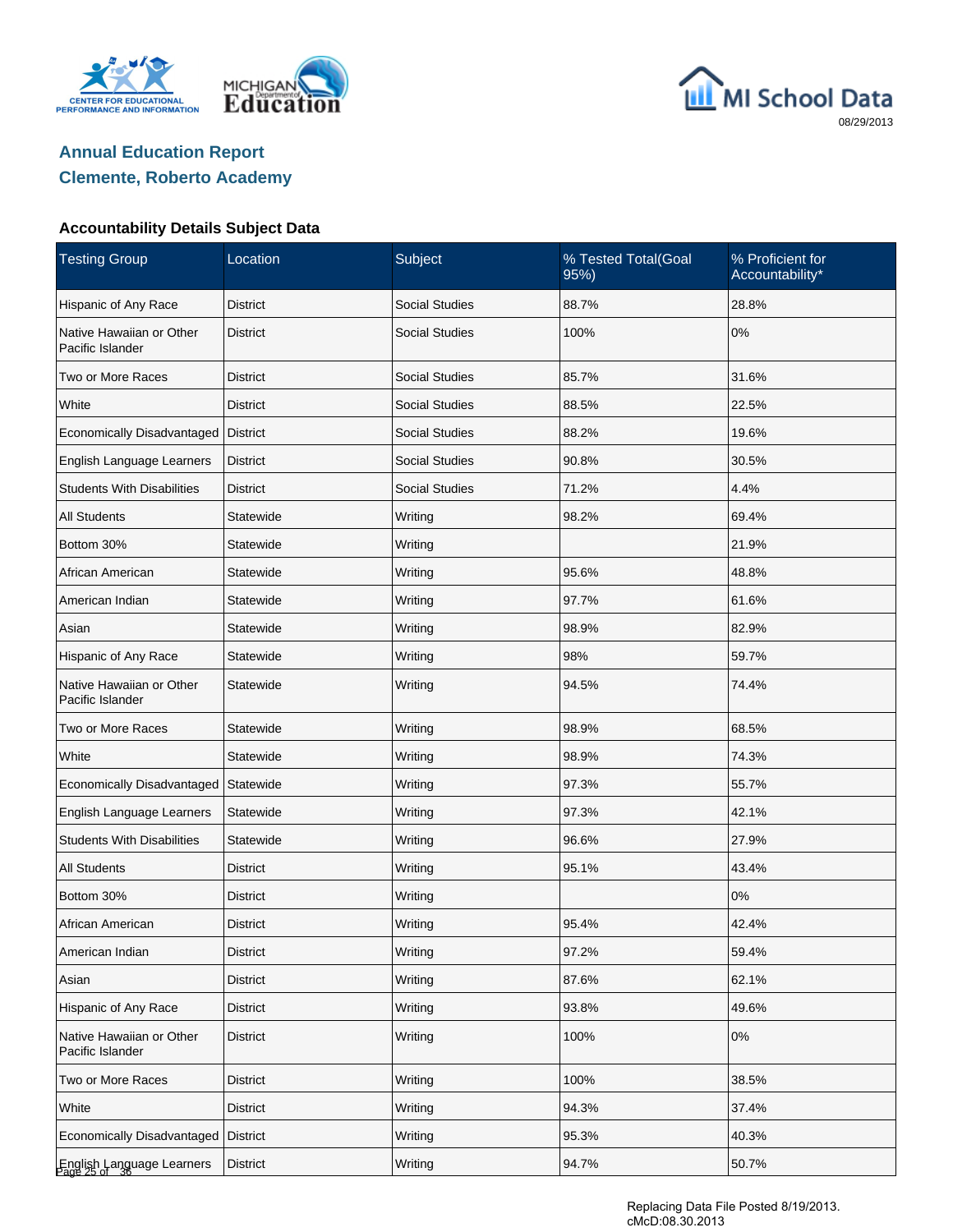





| <b>Testing Group</b>              | Location        | Subject | % Tested Total(Goal<br>95% | % Proficient for<br>Accountability* |
|-----------------------------------|-----------------|---------|----------------------------|-------------------------------------|
| <b>Students With Disabilities</b> | <b>District</b> | Writing | 86.8%                      | 16.6%                               |
| <b>All Students</b>               | School          | Writing | 100%                       | 54.1%                               |
| Bottom 30%                        | School          | Writing |                            | 0%                                  |
| African American                  | School          | Writing | 100%                       | 40%                                 |
| American Indian                   | School          | Writing | 100%                       |                                     |
| Asian                             | School          | Writing | 100%                       | 100%                                |
| Hispanic of Any Race              | School          | Writing | 100%                       | 54.6%                               |
| Two or More Races                 | School          | Writing | 100%                       |                                     |
| White                             | School          | Writing | 100%                       | 50%                                 |
| Economically Disadvantaged        | School          | Writing | 100%                       | 53.3%                               |
| English Language Learners         | School          | Writing | 100%                       | 53.6%                               |
| <b>Students With Disabilities</b> | School          | Writing | 100%                       | 70%                                 |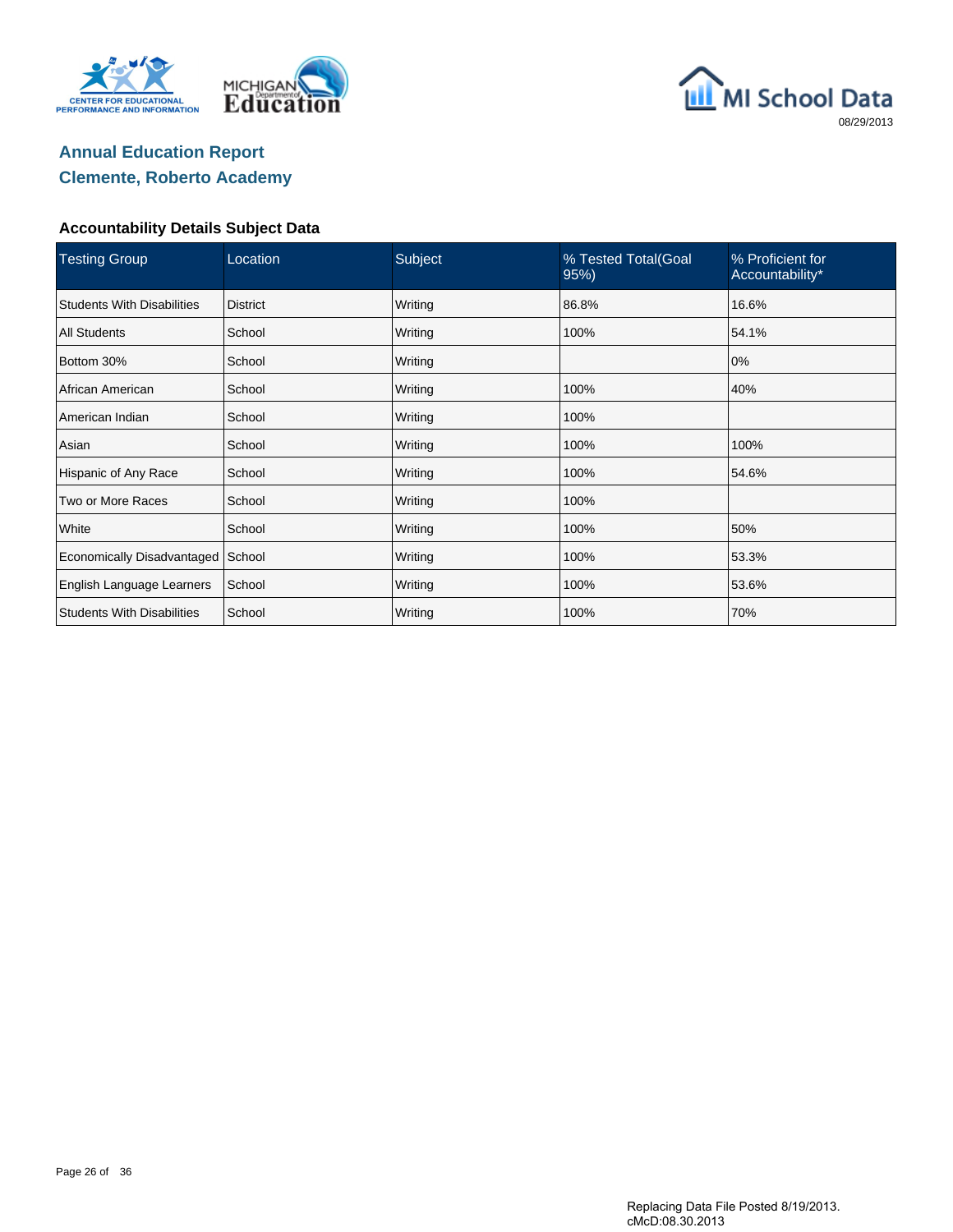





#### **Accountability Details Graduation Data**

| <b>Testing Group</b>                      | Location        | Accountability Scorecard Completion Rate<br>(High Schools only)<br>(Goal 80%) |
|-------------------------------------------|-----------------|-------------------------------------------------------------------------------|
| <b>All Students</b>                       | Statewide       | 76.2%                                                                         |
| African American                          | Statewide       | 59.9%                                                                         |
| American Indian                           | Statewide       | 66.4%                                                                         |
| Asian                                     | Statewide       | 87.4%                                                                         |
| Hispanic of Any Race                      | Statewide       | 64.3%                                                                         |
| Migrant                                   | Statewide       | 68.3%                                                                         |
| Native Hawaiian or Other Pacific Islander | Statewide       | 73.2%                                                                         |
| Two or More Races                         | Statewide       | 73.5%                                                                         |
| White                                     | Statewide       | 81.5%                                                                         |
| Female                                    | Statewide       | 80.8%                                                                         |
| Male                                      | Statewide       | 72%                                                                           |
| Economically Disadvantaged                | Statewide       | 64%                                                                           |
| English Language Learners                 | Statewide       | 63.1%                                                                         |
| <b>Students With Disabilities</b>         | Statewide       | 53.5%                                                                         |
| <b>Homeless</b>                           | Statewide       | 53.8%                                                                         |
| <b>All Students</b>                       | <b>District</b> | 64.7%                                                                         |
| African American                          | <b>District</b> | 65.5%                                                                         |
| Asian                                     | <b>District</b> | 68.6%                                                                         |
| Hispanic of Any Race                      | <b>District</b> | 58.7%                                                                         |
| White                                     | <b>District</b> | 39.8%                                                                         |
| Economically Disadvantaged                | <b>District</b> | 65.1%                                                                         |
| English Language Learners                 | <b>District</b> | 68.6%                                                                         |
| <b>Students With Disabilities</b>         | <b>District</b> | 47.5%                                                                         |

\* All data based on students enrolled for a full academic year.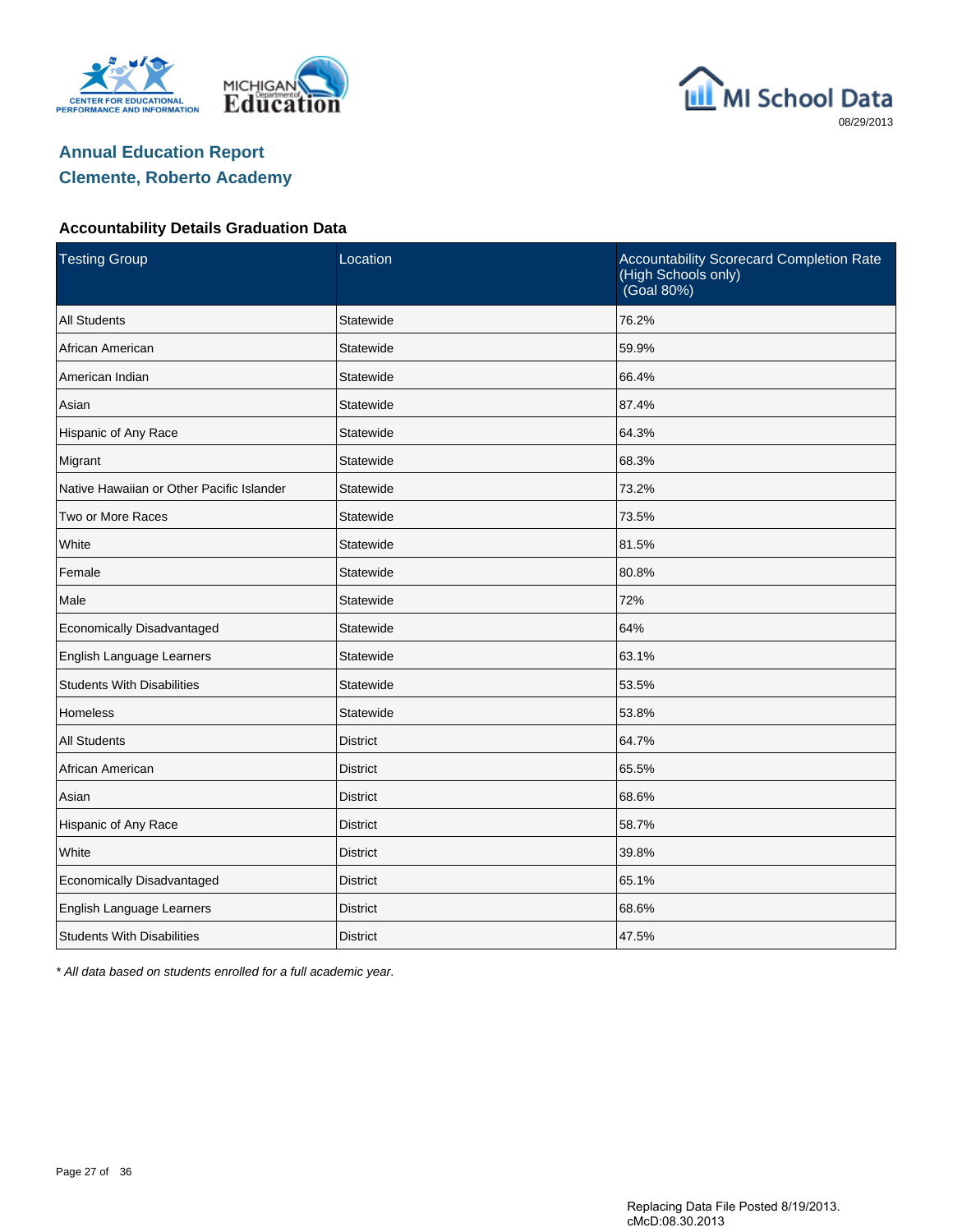



#### **Accountability Details Attendance Data**

| <b>Testing Group</b> | Location  | Attendance Rate<br>(Goal 90%) |
|----------------------|-----------|-------------------------------|
| <b>All Students</b>  | Statewide | 94%                           |
| <b>All Students</b>  | District  | 86%                           |
| <b>All Students</b>  | School    | 93%                           |

\* All data based on students enrolled for a full academic year.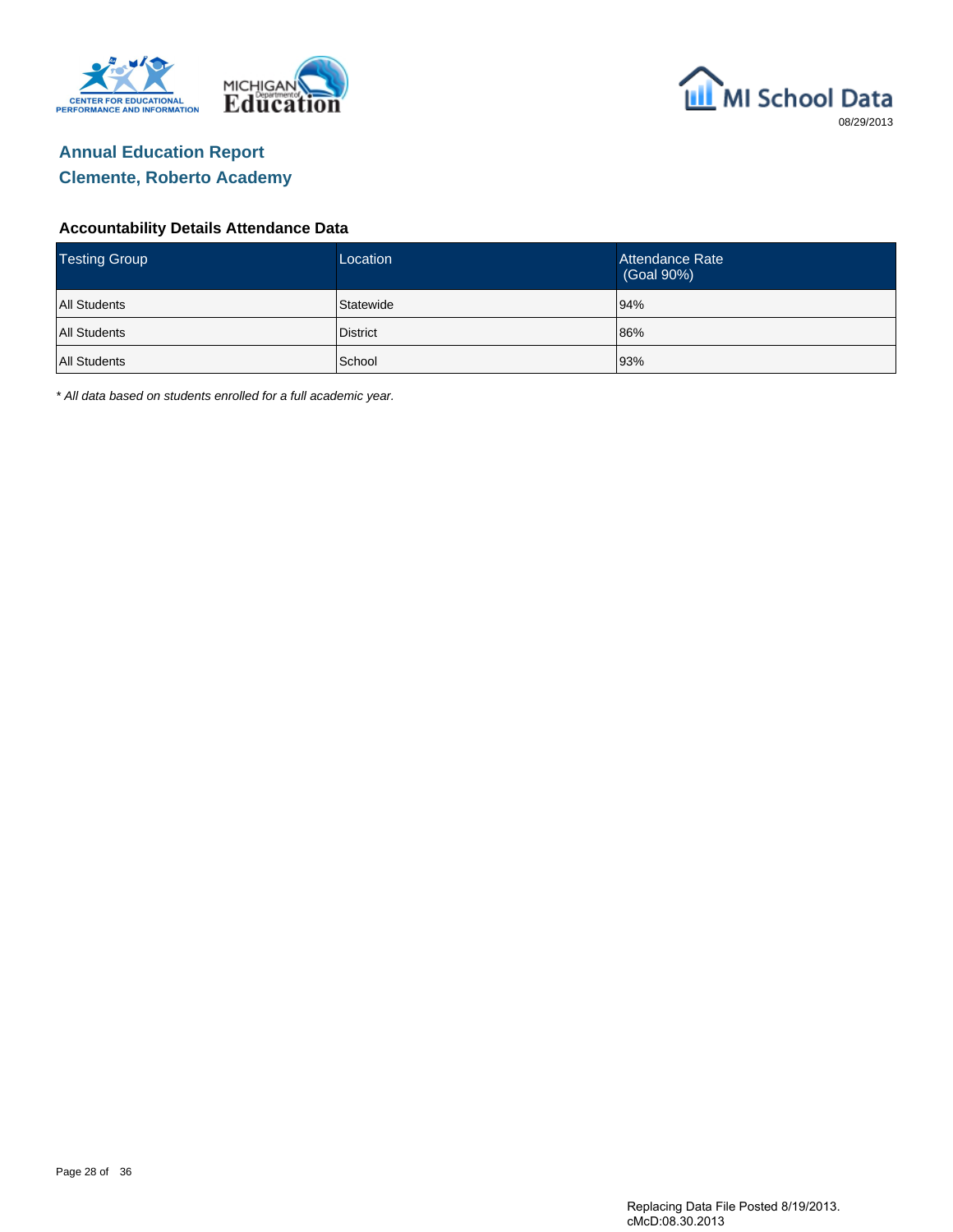



**Clemente, Roberto Academy**

#### **Accountability Status District Data**

| <b>District</b><br><b>Name</b> | Reading<br><b>Status</b> | Reading<br><b>Score</b> | Writina<br>Status | Writing<br>Score <sup>1</sup> | <b>Math Status</b> | Math Score | Science<br><b>Status</b> | Science<br>Score | <b>Social</b><br><b>Studies</b><br><b>Status</b> | Social<br><b>Studies</b><br>Score | )verall<br><b>Status</b> | <b>Overall</b><br>Score |
|--------------------------------|--------------------------|-------------------------|-------------------|-------------------------------|--------------------|------------|--------------------------|------------------|--------------------------------------------------|-----------------------------------|--------------------------|-------------------------|
| No Data to Display             |                          |                         |                   |                               |                    |            |                          |                  |                                                  |                                   |                          |                         |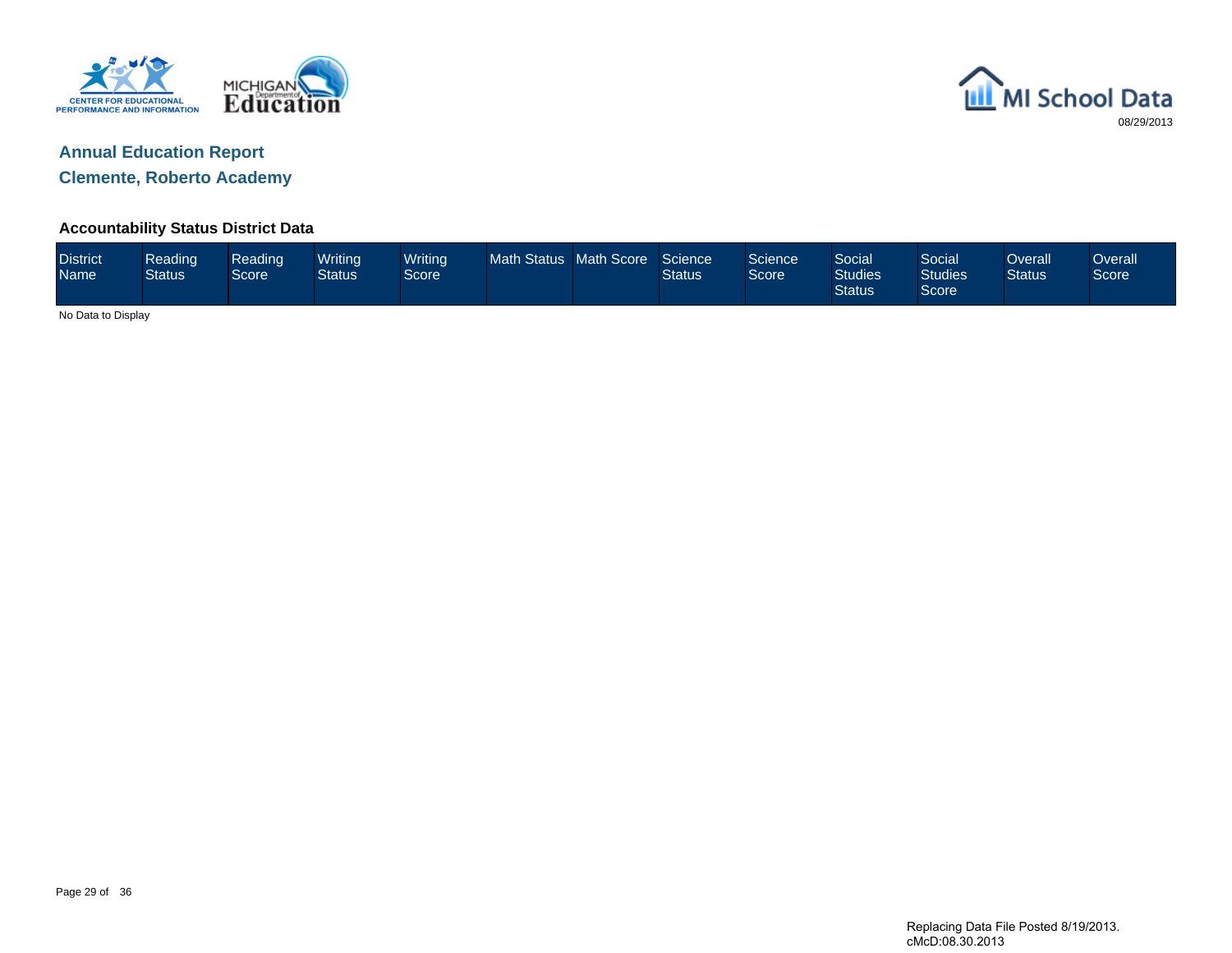



**Clemente, Roberto Academy**

### **Accountability Status School Data**

| <b>District</b><br><b>Name</b>               | School<br>Name     | <b>Title 1</b><br><b>Status</b> | Reading<br><b>Status</b> | Reading<br>Score | Writing<br><b>Status</b> | Writing<br>Score | <b>Math</b><br><b>Status</b> | <b>Math</b><br>Score <sup>1</sup> | Science<br><b>Status</b> | Science<br>Score | Social<br><b>Studies</b><br><b>Status</b> | Social<br><b>Studies</b><br>Score | Overall<br><b>Status</b> | Overall<br>Score |
|----------------------------------------------|--------------------|---------------------------------|--------------------------|------------------|--------------------------|------------------|------------------------------|-----------------------------------|--------------------------|------------------|-------------------------------------------|-----------------------------------|--------------------------|------------------|
| Detroit City Clemente,<br>School<br>District | Roberto<br>Academy |                                 | Green                    | 12               | <b>Green</b>             | 2                | Green                        |                                   | Red                      | 10               | <b>S</b> reen                             | ◠                                 | Yellow                   | l 47             |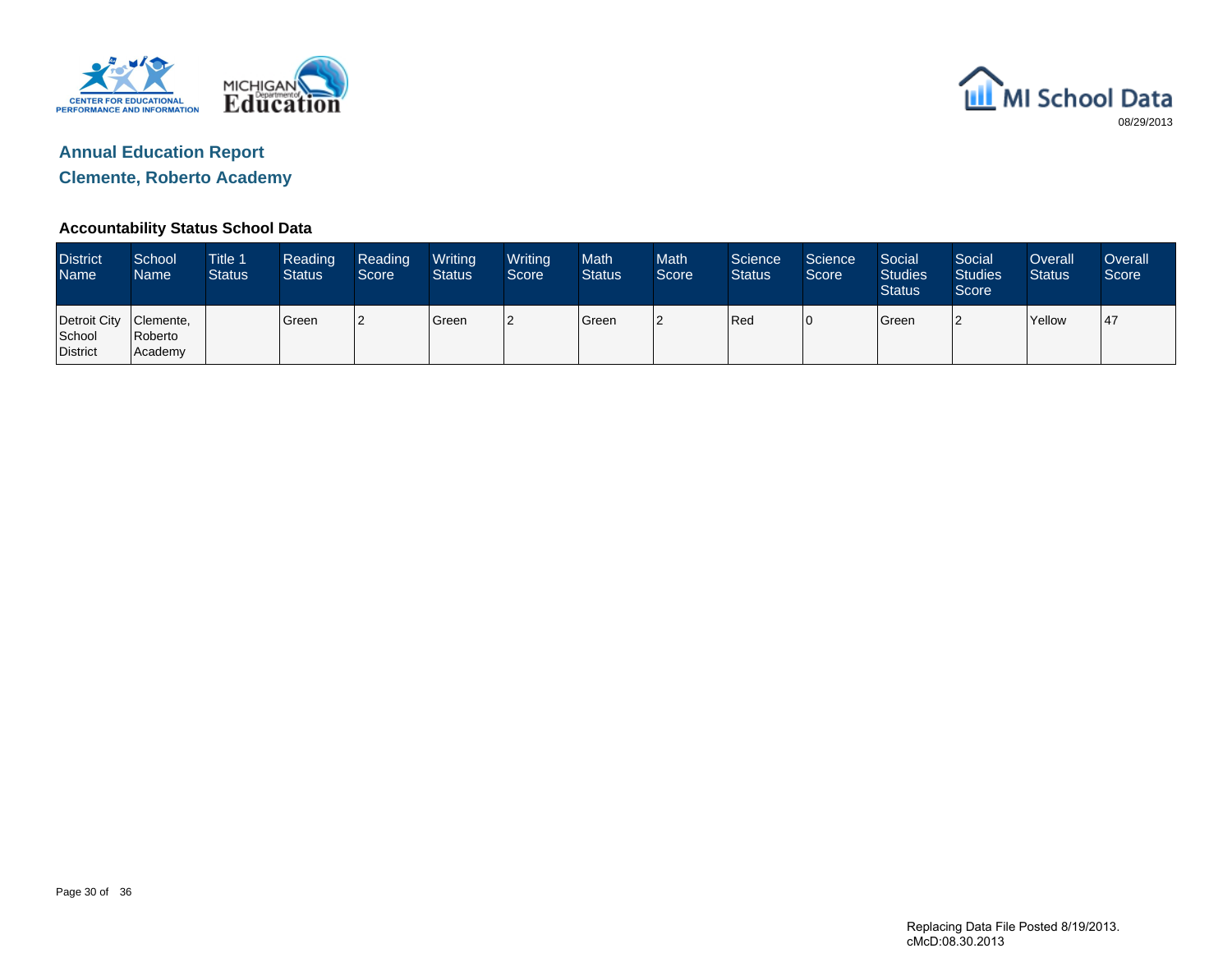



#### **Teacher Quality - Qualification**

|                                                                                                             | Other | B.A. | MA. | <b>P.H.D.</b> |
|-------------------------------------------------------------------------------------------------------------|-------|------|-----|---------------|
| Professional Qualifications of 0<br>All Public Elementary and<br>Secondary School Teachers<br>in the School |       |      | 42  |               |

Professional Qualifications are defined by the State and may include information such as the degrees of public school teachers (e.g., percentage of teachers with Bachelors Degrees or Masters Degrees) or the percentage of fully certified teachers

#### **Teacher Quality - Class**

|                                                                                                                              | School Aggregate | <b>High-Poverty Schools</b> | Low-Poverty Schools |
|------------------------------------------------------------------------------------------------------------------------------|------------------|-----------------------------|---------------------|
| Percentage of Core Academic<br>Subject Elementary and Secondary<br>School Classes not Taught by Highly<br>Qualified Teachers | $0.0\%$          | $0.0\%$                     | $0.0\%$             |

#### **Teacher Quality - Provisional**

|                                                                                                             | <b>Certification Percent</b> |
|-------------------------------------------------------------------------------------------------------------|------------------------------|
| Percentage of Public Elementary and Secondary School Teachers in the<br>School with Emergency Certification | 10%                          |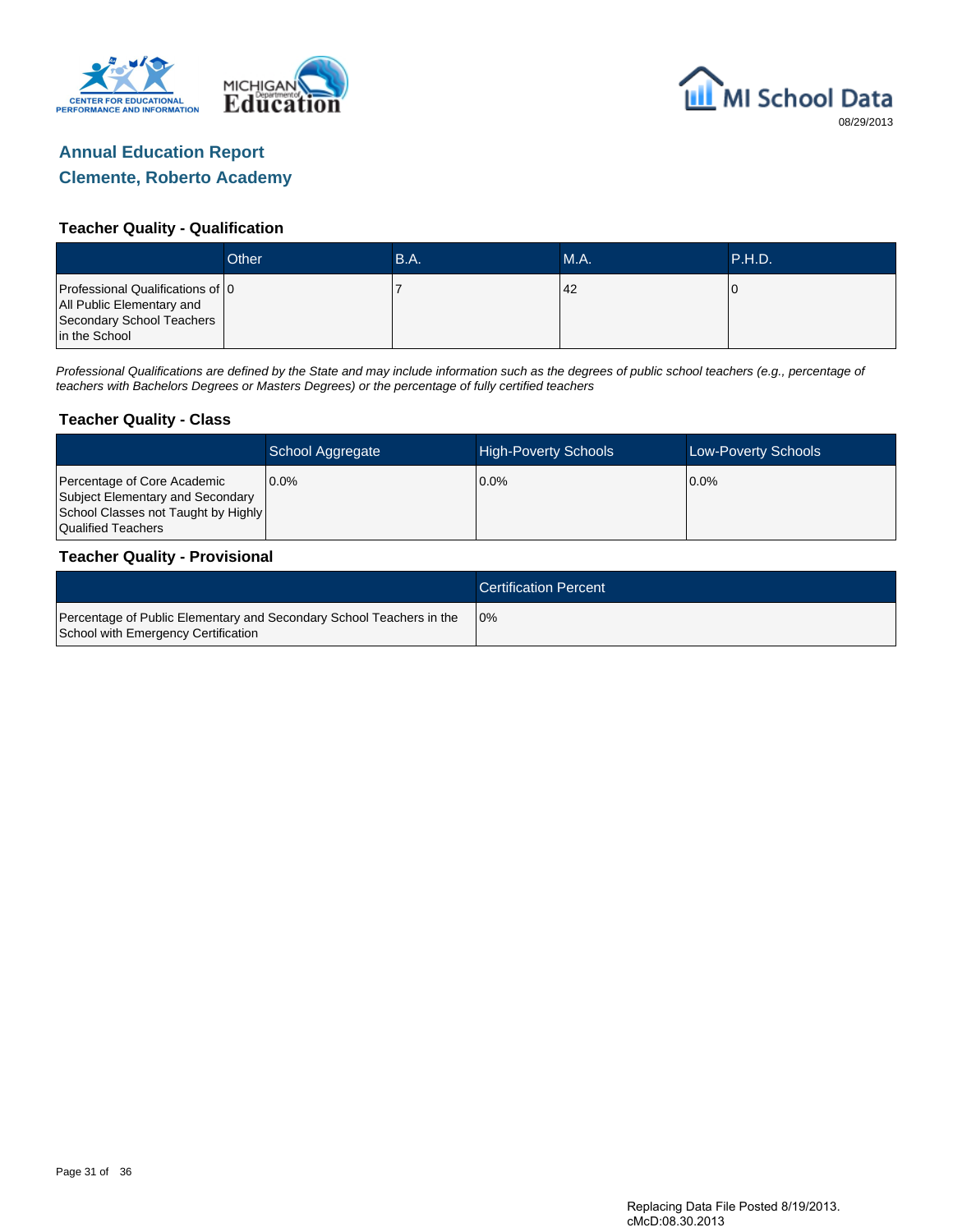





#### **NAEP Grade 4 Math**

|                                                                                                                                             | <b>Percent of Students</b> | Percent below Basic  | <b>Percent Basic</b>                          | <b>Percent Proficient</b>                    | <b>Percent Advanced</b>              |
|---------------------------------------------------------------------------------------------------------------------------------------------|----------------------------|----------------------|-----------------------------------------------|----------------------------------------------|--------------------------------------|
| <b>All Students</b>                                                                                                                         | 100                        | 22                   | 43                                            | 30                                           | 5                                    |
| Male<br>Female                                                                                                                              | 50<br>50                   | 21<br>22             | 42<br>45                                      | 31<br>29                                     | 6<br>4                               |
| <b>National Lunch</b><br>Program Eligibility<br>Eligible<br>Not Eligible<br>Info not available                                              | 43<br>56                   | 35<br>11             | 47<br>41                                      | 17<br>41                                     | 8                                    |
| Race/Ethnicity<br>White<br><b>Black</b><br>Hispanic<br>Asian<br>American Indian<br>Native Hawaiian/Pacific<br>Islander<br>Two or More Races | 71<br>16<br>6<br>3<br>2    | 14<br>53<br>31<br>23 | 45<br>39<br>48<br>22<br>ŧ<br>$\ddagger$<br>50 | 36<br>8<br>19<br>45<br>ŧ<br>$\ddagger$<br>21 | 5<br>2<br>26<br>ŧ<br>$\ddagger$<br>6 |
| Student classified as<br>having a disability<br><b>SD</b><br>Not SD                                                                         | 13<br>87                   | 50<br>18             | 37<br>44                                      | 13<br>32                                     | 5                                    |
| Student is an English<br>Language Learner<br><b>ELL</b><br>Not ELL                                                                          | 4<br>96                    | 47<br>21             | 41<br>44                                      | 11<br>31                                     | 5                                    |

‡ Reporting Standards not met. Note: Observed differences are not necessarily statistically significant. Detail may not sum to total because of rounding. SOURCE: U.S. Department of Education. Institute for Education Sciences. National Center for Education Statistics. National Assessment Program (NAEP) 2011 Mathematics Achievement.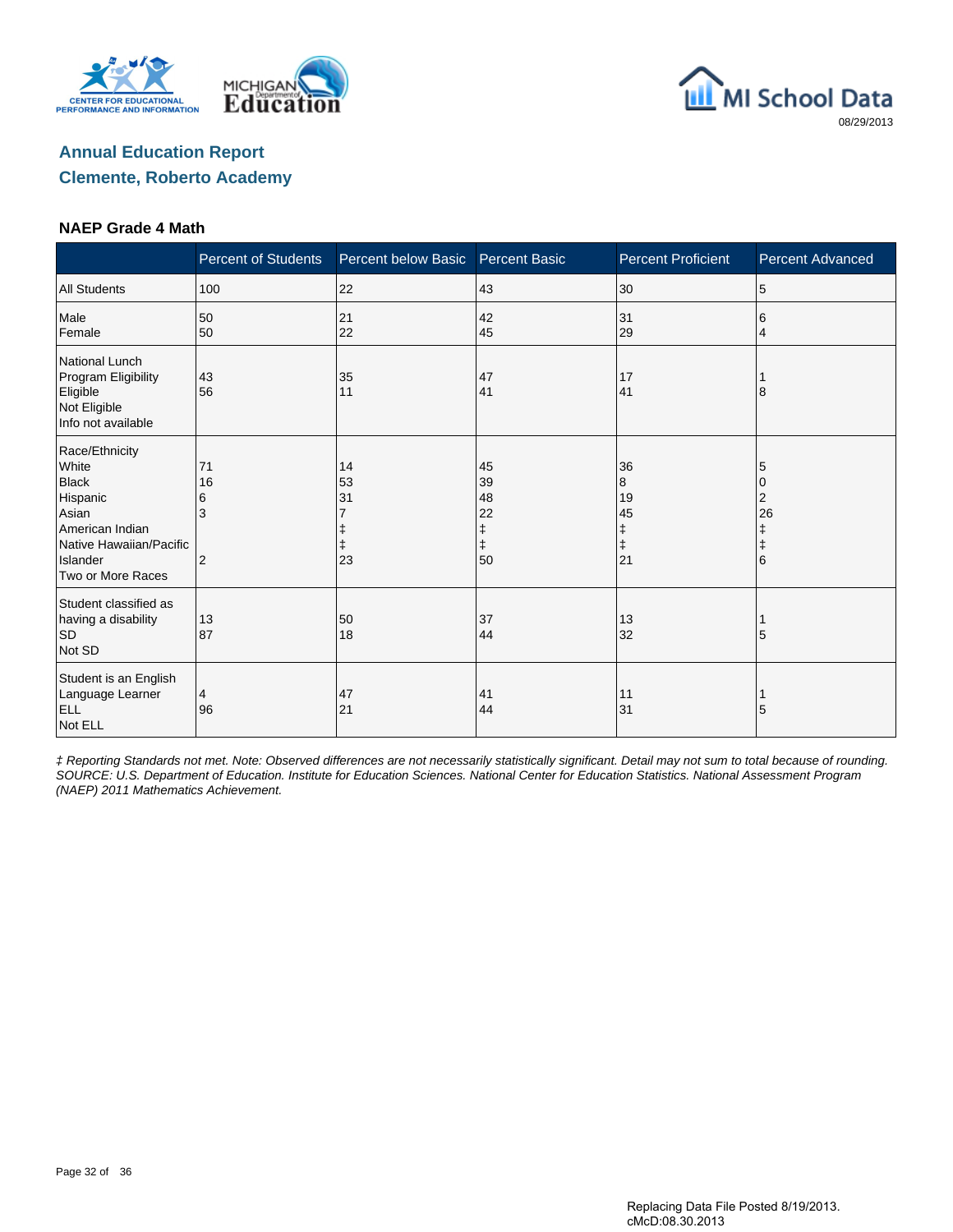





#### **NAEP Grade 8 Math**

|                                                                                                                                             | <b>Percent of Students</b> | Percent below Basic       | <b>Percent Basic</b>           | <b>Percent Proficient</b>                                         | <b>Percent Advanced</b>         |
|---------------------------------------------------------------------------------------------------------------------------------------------|----------------------------|---------------------------|--------------------------------|-------------------------------------------------------------------|---------------------------------|
| <b>All Students</b>                                                                                                                         | 100                        | 29                        | 40                             | 25                                                                | 6                               |
| Male<br>Female                                                                                                                              | 51<br>49                   | 28<br>30                  | 39<br>41                       | 26<br>24                                                          | 7<br>5                          |
| <b>National Lunch</b><br>Program Eligibility<br>Eligible<br>Not Eligible<br>Info not available                                              | 42<br>58                   | 45<br>18                  | 39<br>41                       | 15<br>32                                                          | 2<br>9                          |
| Race/Ethnicity<br>White<br><b>Black</b><br>Hispanic<br>Asian<br>American Indian<br>Native Hawaiian/Pacific<br>Islander<br>Two or More Races | 74<br>16<br>4<br>2         | 22<br>66<br>26<br>13<br>ŧ | 43<br>26<br>41<br>25<br>ŧ<br>ŧ | 29<br>$\overline{7}$<br>18<br>31<br>ŧ<br>$\ddagger$<br>$\ddagger$ | 6<br>0<br>5<br>32<br>$\ddagger$ |
| Student classified as<br>having a disability<br>$\mathsf{SD}$<br>Not SD                                                                     | 12<br>88                   | 70<br>25                  | 23<br>41                       | 5<br>27                                                           | 6                               |
| Student is an English<br>Language Learner<br><b>ELL</b><br>Not ELL                                                                          | 2<br>98                    | 57<br>29                  | 27<br>40                       | 7<br>25                                                           | 10<br>6                         |

‡ Reporting Standards not met. NOTE: Detail may not sum to totals because of rounding. Some apparent differences between estimates may not be statistically significant. SOURCE: U.S. Department of Education. Institute for Education Sciences. National Center for Education Statistics. National Assessment Program (NAEP) 2011 Mathematics Achievement.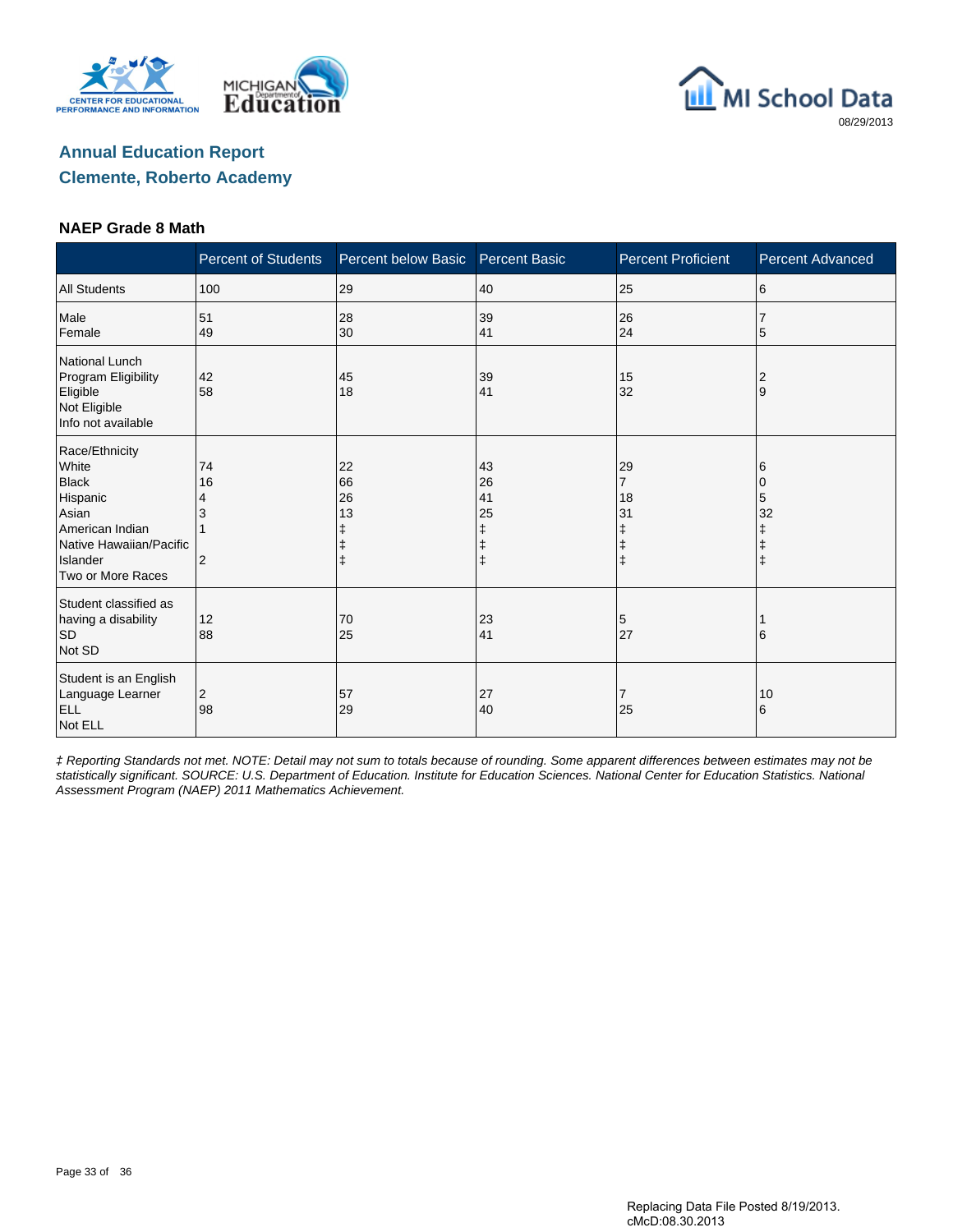





#### **NAEP Grade 4 Reading**

|                                                                                                                                             | <b>Percent of Students</b>                           | Percent below Basic        | <b>Percent Basic</b>                 | <b>Percent Proficient</b>                                 | <b>Percent Advanced</b>          |
|---------------------------------------------------------------------------------------------------------------------------------------------|------------------------------------------------------|----------------------------|--------------------------------------|-----------------------------------------------------------|----------------------------------|
| <b>All Students</b>                                                                                                                         | 100                                                  | 34                         | 34                                   | 25                                                        | 6                                |
| Male<br>Female                                                                                                                              | 50<br>50                                             | 38<br>31                   | 33<br>36                             | 24<br>26                                                  | 6                                |
| <b>National Lunch</b><br>Program Eligibility<br>Eligible<br>Not Eligible<br>Info not available                                              | 45<br>55                                             | 51<br>21                   | 32<br>36                             | 15<br>33                                                  | 2<br>10                          |
| Race/Ethnicity<br>White<br><b>Black</b><br>Hispanic<br>Asian<br>American Indian<br>Native Hawaiian/Pacific<br>Islander<br>Two or More Races | 70<br>17<br>6<br>3<br><sup>0</sup><br>$\overline{2}$ | 26<br>67<br>51<br>19<br>36 | 37<br>24<br>29<br>33<br>ŧ<br>ŧ<br>31 | 30<br>$\overline{7}$<br>17<br>33<br>ŧ<br>$\ddagger$<br>19 | 3<br>15<br>Ŧ<br>$\ddagger$<br>14 |
| Student classified as<br>having a disability<br><b>SD</b><br>Not SD                                                                         | 13<br>87                                             | 73<br>30                   | 17<br>36                             | 8<br>27                                                   | 2<br>$\overline{7}$              |
| Student is an English<br>Language Learner<br><b>ELL</b><br>Not ELL                                                                          | 3<br>97                                              | 67<br>33                   | 26<br>35                             | 7<br>25                                                   | 0                                |

# Rounds to zero

‡ Reporting Standards not met. NOTE: Detail may not sum to totals because of rounding. Some apparent differences between estimates may not be statistically significant. SOURCE: U.S. Department of Education, Institute of Education Sciences, National Center for Education Statistics, National Assessment of Educational Progress (NAEP), 2011 Reading Assessment.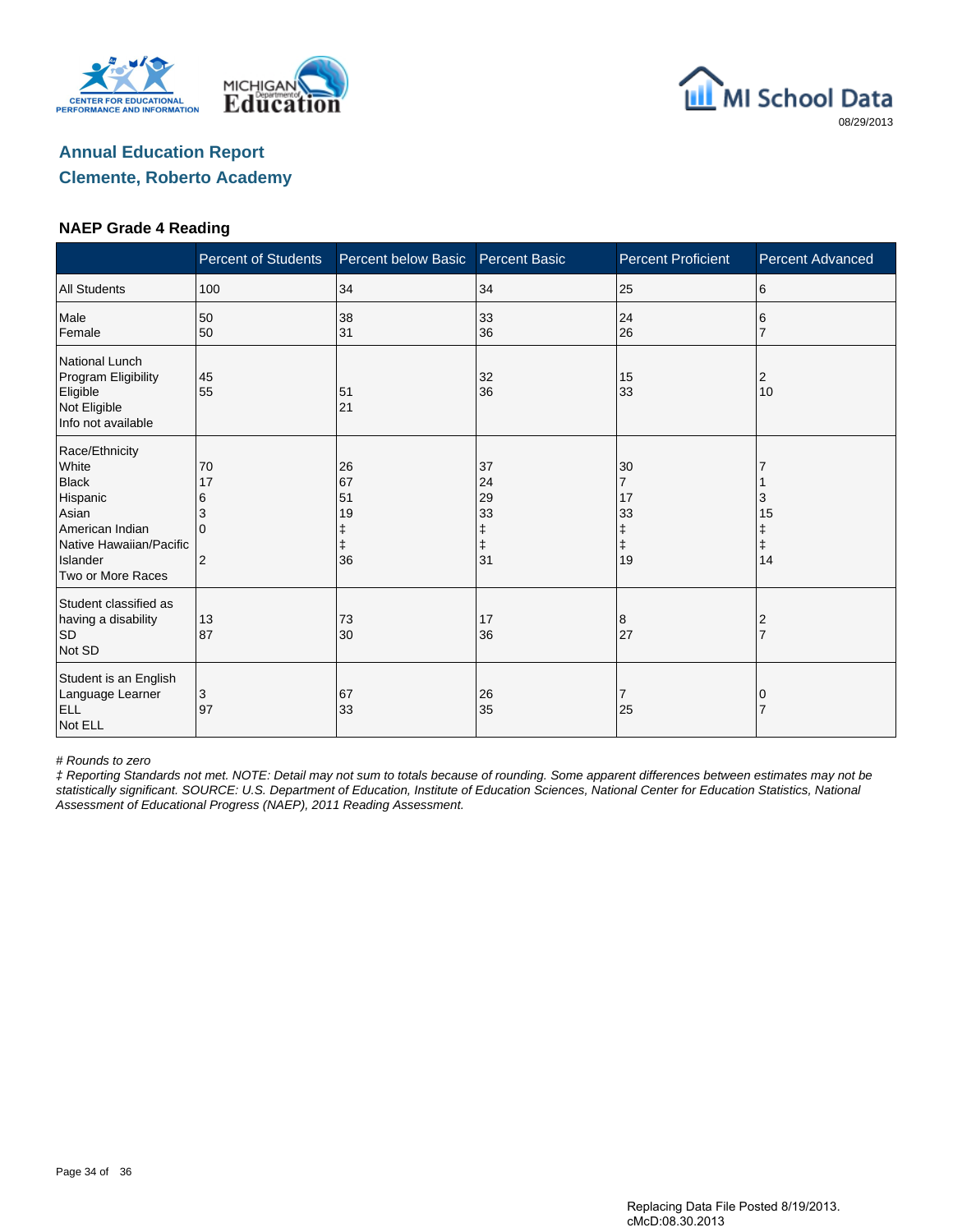





#### **NAEP Grade 8 Reading**

|                                                                                                                                             | <b>Percent of Students</b> | Percent below Basic       | <b>Percent Basic</b>                                  | <b>Percent Proficient</b>                             | <b>Percent Advanced</b> |
|---------------------------------------------------------------------------------------------------------------------------------------------|----------------------------|---------------------------|-------------------------------------------------------|-------------------------------------------------------|-------------------------|
| <b>All Students</b>                                                                                                                         | 100                        | 23                        | 45                                                    | 29                                                    | 3                       |
| Male<br>Female                                                                                                                              | 50<br>50                   | 28<br>18                  | 47<br>43                                              | 24<br>35                                              | 2<br>4                  |
| National Lunch<br>Program Eligibility<br>Eligible<br>Not Eligible<br>Info not available                                                     | 42<br>58                   | 35<br>14                  | 46<br>44                                              | 18<br>37                                              | 0<br>4                  |
| Race/Ethnicity<br>White<br><b>Black</b><br>Hispanic<br>Asian<br>American Indian<br>Native Hawaiian/Pacific<br>Islander<br>Two or More Races | 74<br>16<br>4              | 18<br>46<br>25<br>19<br>ŧ | 46<br>43<br>50<br>27<br>ŧ<br>$\ddagger$<br>$\ddagger$ | 33<br>10<br>25<br>39<br>ŧ<br>$\ddagger$<br>$\ddagger$ | 3<br>14<br>$\ddagger$   |
| Student classified as<br>having a disability<br><b>SD</b><br>Not SD                                                                         | 12<br>88                   | 67<br>19                  | 27<br>46                                              | 6<br>31                                               | 0<br>3                  |
| Student is an English<br>Language Learner<br><b>ELL</b><br>Not ELL                                                                          | 2<br>98                    | 52<br>22                  | 40<br>45                                              | 8<br>30                                               | 0<br>3                  |

# Rounds to zero

‡ Reporting Standards not met. NOTE: Detail may not sum to totals because of rounding. Some apparent differences between estimates may not be statistically significant. SOURCE: U.S. Department of Education, Institute of Education Sciences, National Center for Education Statistics, National Assessment of Educational Progress (NAEP), 2011 Reading Assessment.